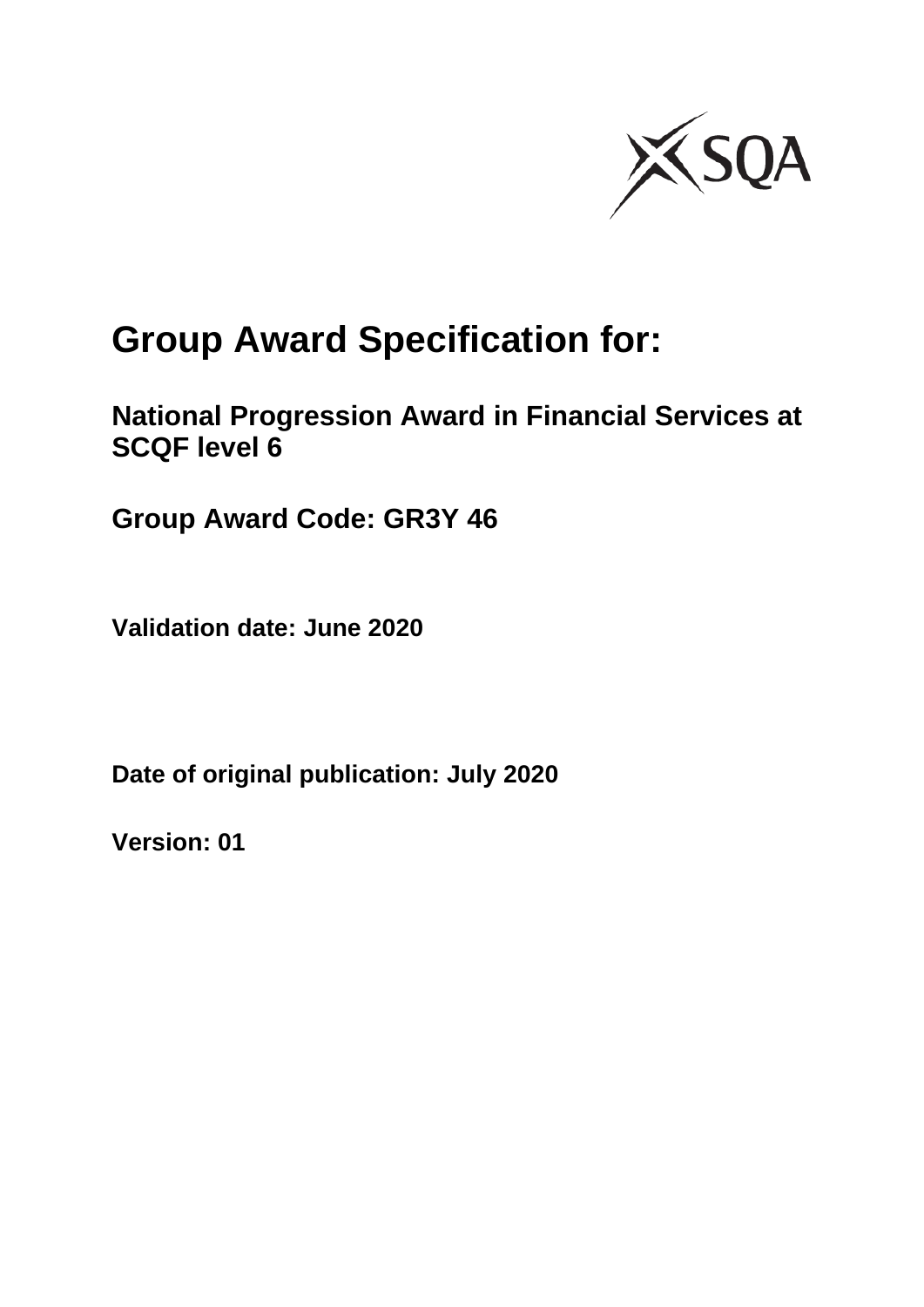### **Contents**

| 2 |     |                                                                                          |  |
|---|-----|------------------------------------------------------------------------------------------|--|
|   | 2.1 |                                                                                          |  |
| 3 |     |                                                                                          |  |
|   |     |                                                                                          |  |
|   | 3.2 |                                                                                          |  |
| 4 |     |                                                                                          |  |
|   | 4.1 |                                                                                          |  |
| 5 |     |                                                                                          |  |
|   | 5.1 |                                                                                          |  |
|   | 5.2 | Mapping of National Occupational Standards (NOS) and/or trade body standards<br>$\sim$ 9 |  |
|   | 5.3 | Mapping of Core Skills development opportunities across the qualification(s)  11         |  |
|   | 5.4 |                                                                                          |  |
| 6 |     |                                                                                          |  |
|   | 6.1 |                                                                                          |  |
|   | 6.2 |                                                                                          |  |
|   | 6.3 |                                                                                          |  |
|   | 6.4 |                                                                                          |  |
|   | 6.5 |                                                                                          |  |
| 7 |     |                                                                                          |  |
| 8 |     |                                                                                          |  |
| 9 |     |                                                                                          |  |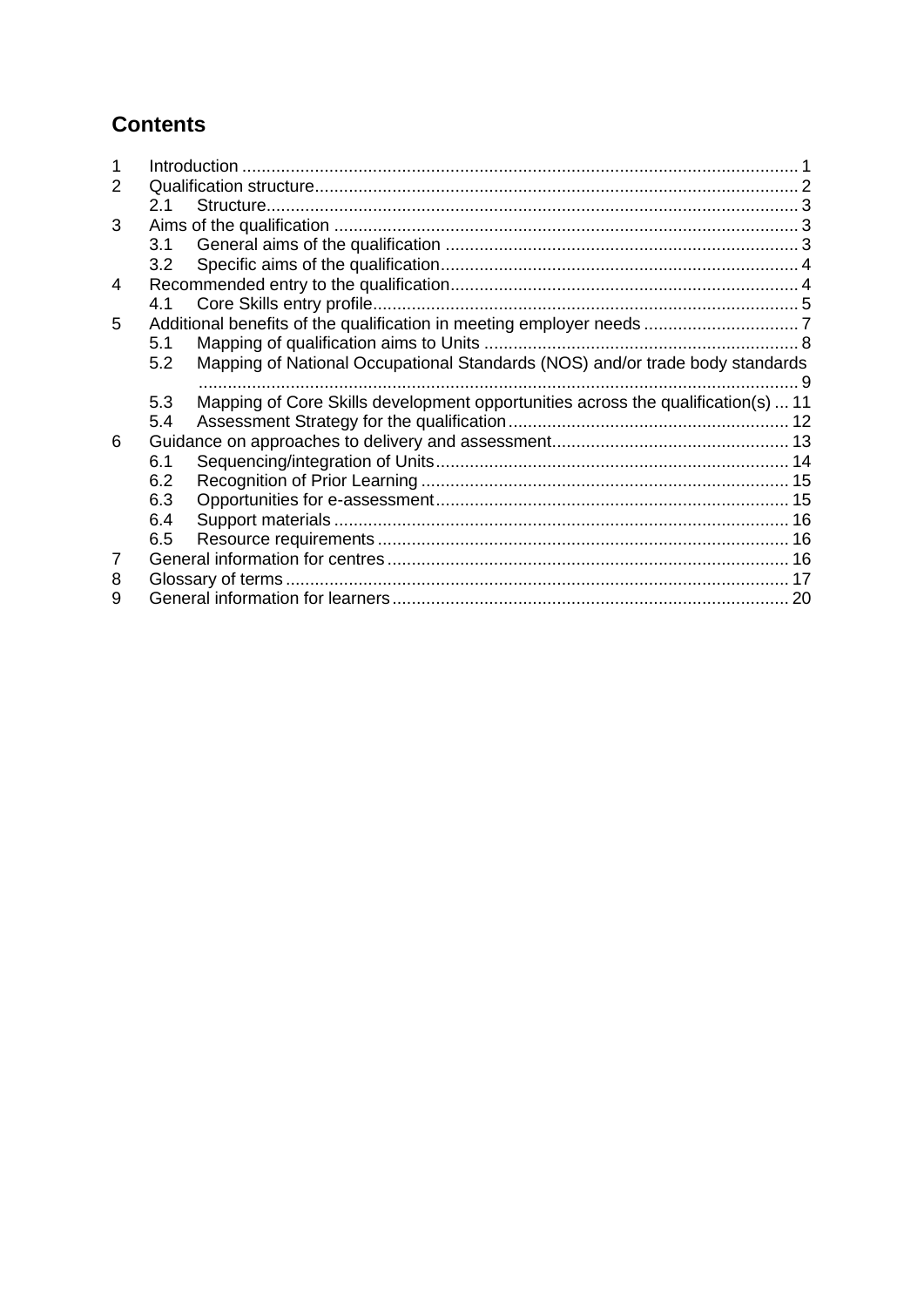## <span id="page-2-0"></span>**1 Introduction**

This document was previously known as the Arrangements document. The purpose of this document is to:

- assist centres to implement, deliver and manage the qualification
- provide a guide for new staff involved in offering the qualification
- inform course managers, teaching staff, assessors, learners, employers and HEIs of the aims and purpose of the qualification
- provide details of the range of learners the qualification is suitable for and progression opportunities

The National Progression Award (NPA) in Financial Services at SCQF level 6 is an introductory award which will enable learners to grasp an understanding of the world of work in the Financial Services sector. The benefits for learners are that the NPA will provide them with the basic skills and knowledge that employers in the Financial Services sector value in new employees.

#### **Rationale for the Group Award**

Significant growth has been identified in the Financial Services sector and concerns about a sustainable recruitment pipeline have led industry partners to consider alternative sources, such as Modern Apprenticeships, from which to draw suitable entry level learners.

One of the key recommendations from The Commission for Developing Scotland's Young Force report published in June 2014 was that there be a 'focus on the importance of business and industry working with schools and colleges as a key factor in ensuring young people are more prepared for employment and better informed in career choice'. This recommendation, combined with the aforementioned recruitment concerns from industry, make a Senior Phase school programme an appealing proposal to develop for the future.

Those firms already offering early entry routes, such as Modern Apprenticeships, expressed concerns with:

- the sourcing and recruitment of young people: challenges in relation to industry perceptions and the narrow awareness of career opportunities.
- skills, knowledge and behaviour transfer by young people: knowledge of the various subsectors, transfers of skills from school to work; understanding of professional workplace behaviours.

The NPA was specifically developed to meet the knowledge component of the Foundation Apprenticeship in Financial Services. The NPA incorporates four of the Units which were developed for the Award in Financial Services at SCQF level 6 which was piloted in 2015/2016 with two groups of Foundation Apprentices.

The content of the Units was based on feedback from the Financial Services sector (Barclays, Tesco Bank, AXA Business Insurance BNP Paribas, Morgan Stanley and Allied International Credit).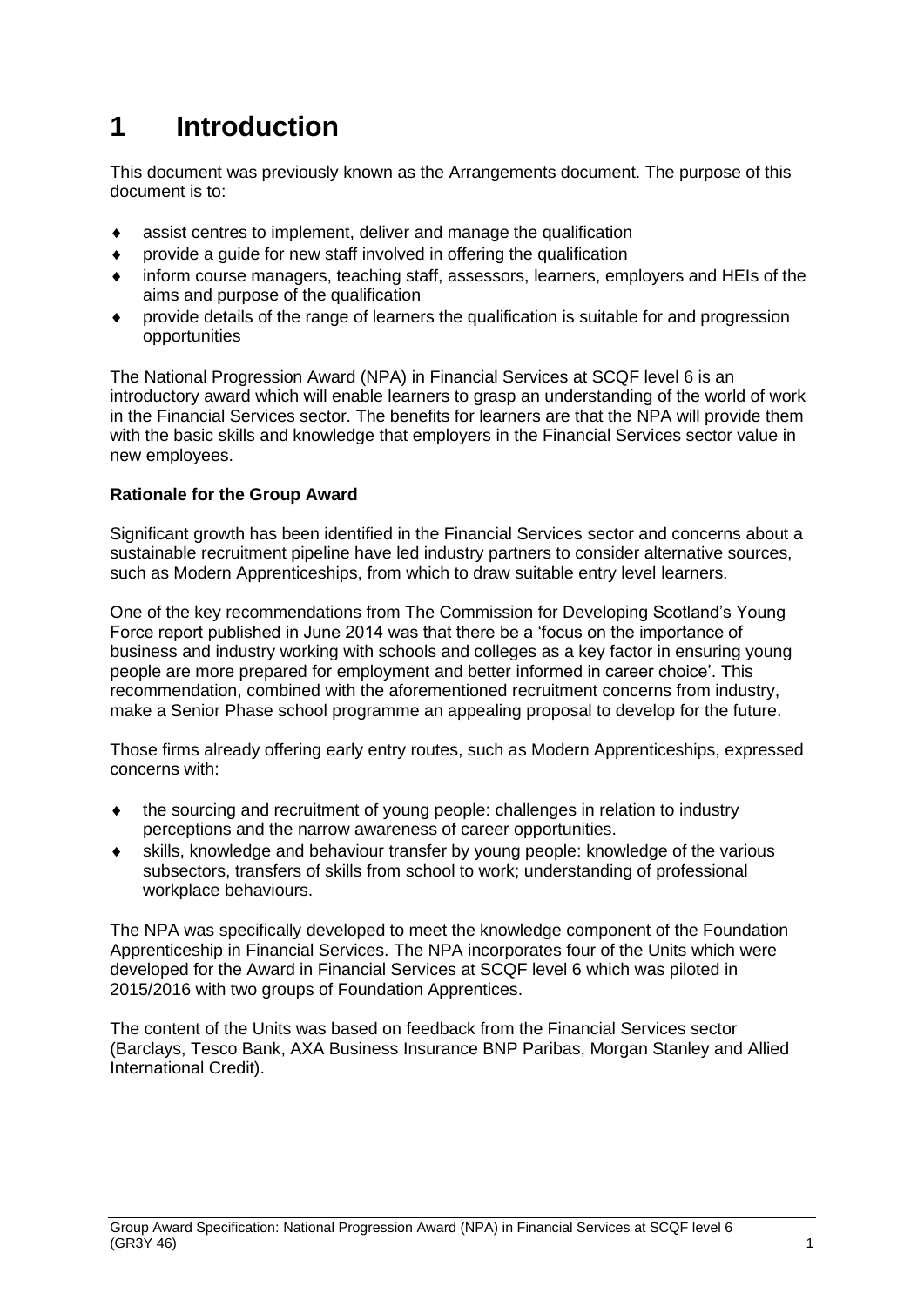In response to the initial consultation, a total of four broad areas for inclusion in a qualification were identified as follows:

- 1 An introduction to the sector, including career opportunities.
- 2 The role of regulation in the sector.
- 3 The importance of effective communication.
- 4 The importance of positive customer relationships.

Further consultation, by the Financial Skills Partnership (the SSC for the sector), took place in November 2015 as Skills Development Scotland (SDS) wanted to ensure consistency in approach and comparability of each Foundation Apprenticeship. A Foundation Apprenticeship requires three distinct but related components: knowledge, skills and assessment of competent practice.<sup>1</sup>

The NPA and the component Units can be offered as a standalone qualification or as freestanding Units.

## <span id="page-3-0"></span>**2 Qualification structure**

This Group Award has been designed in accordance with SQA's design principles for NPAs:

- An NPA and its component Units will be allocated to a level appropriate to their position in the SCQF
- NPAs can be set at SCQF levels 2−6
- NPAs will have a minimum of 12 SCQF credit points.
- NPAs may have:
	- mandatory Units only
	- mandatory and optional Units
- More than half the SCQF credit points must be at the same level as the NPA

The NPA is designed to assess a defined set of skills and knowledge in a specialist vocational area, ie Financial Services and is linked to the National Occupational Standards.

This Group Award comprises five SQA Unit credits. It comprises 30 SCQF credit points at SCQF level 6. A mapping of Core Skills development opportunities is available in Section 5.3.

<sup>&</sup>lt;sup>1</sup> SDS's Foundation Apprenticeships Product Specification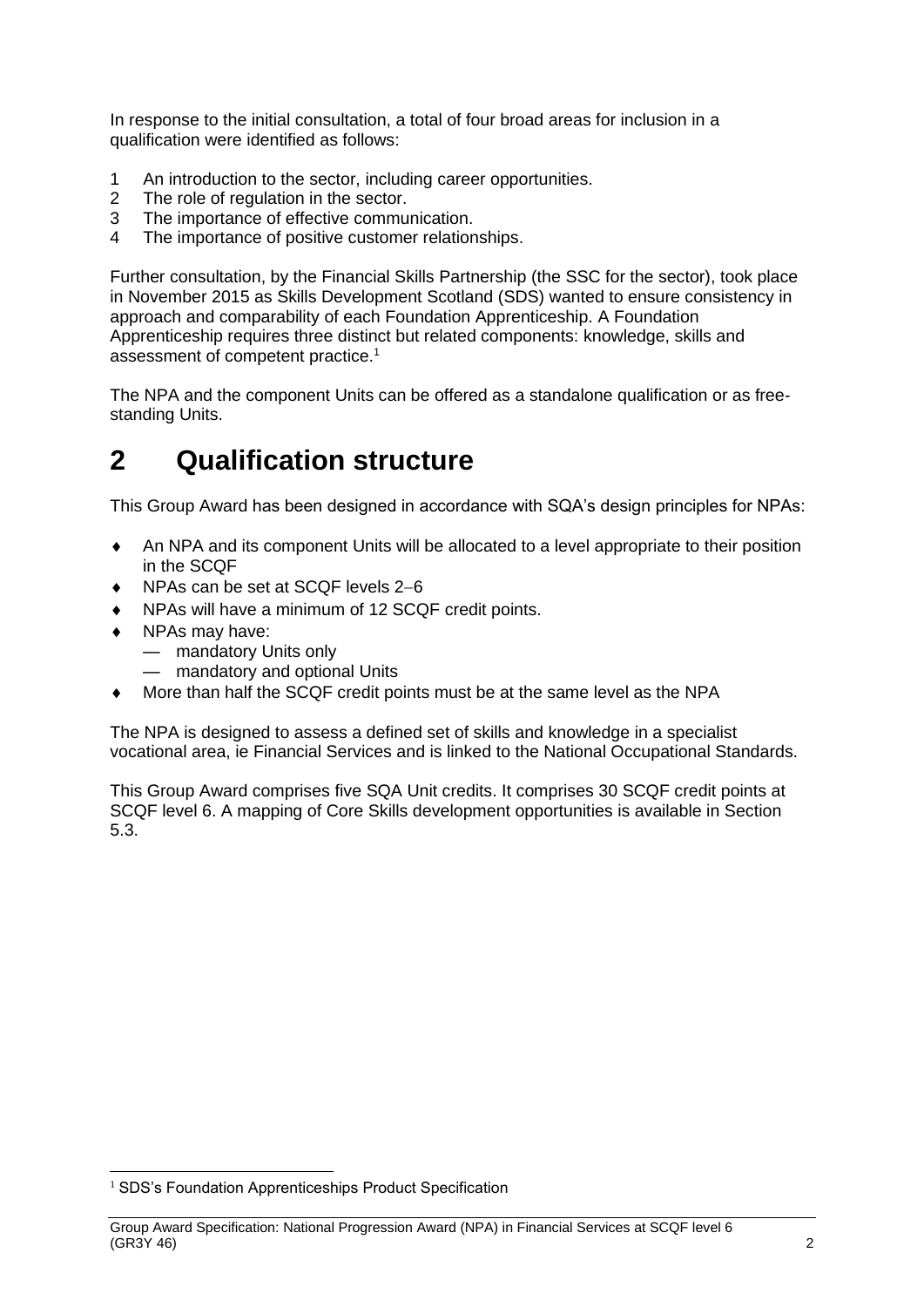### <span id="page-4-0"></span>**2.1 Structure**

| 4<br>code   | $\overline{2}$<br>code | <b>Unit title</b>                                                              | <b>SCQF</b><br>level | <b>SCQF</b><br>credit<br>points | <b>SQA</b><br>credit |
|-------------|------------------------|--------------------------------------------------------------------------------|----------------------|---------------------------------|----------------------|
| <b>H97V</b> | 46                     | <b>Financial Services: An Introduction</b>                                     | 6                    | 6                               |                      |
| <b>H97W</b> | 46                     | <b>Financial Services: The Regulatory</b><br>Framework                         | 6                    | 6                               |                      |
| <b>H97X</b> | 46                     | <b>Financial Services: Communication</b>                                       | 6                    | 6                               |                      |
| <b>H97Y</b> | 46                     | <b>Financial Services: Promoting Positive</b><br><b>Customer Relationships</b> | 6                    | 6                               |                      |
| <b>HF23</b> | 75                     | <b>Financial Services: Personal Finance</b><br>Awareness                       | 5                    | 6                               |                      |

To achieve the NPA the learner has to gain the six mandatory Units.

## <span id="page-4-1"></span>**3 Aims of the qualification**

The principal aims of the NPA are to provide learners with the core knowledge and transferable skills that are valued by the Financial Services sector and to provide the knowledge component of the Foundation Apprenticeship in Financial Services at SCQF level 6.

### <span id="page-4-2"></span>**3.1 General aims of the qualification**

The general aims of the NPA are to:

- 1 Provide learners with a knowledge-based qualification that may be used as a pathway to a Foundation/Modern Apprenticeship.
- 2 Provide learners with a nationally recognised qualification to provide opportunities for career progression.
- 3 Develop skills and competences within the context of a Financial Services environment (for those not currently in employment)
- 4 Provide opportunities for learners to develop their communication and interpersonal skills.
- 5 Develop learners' core and transferable skills.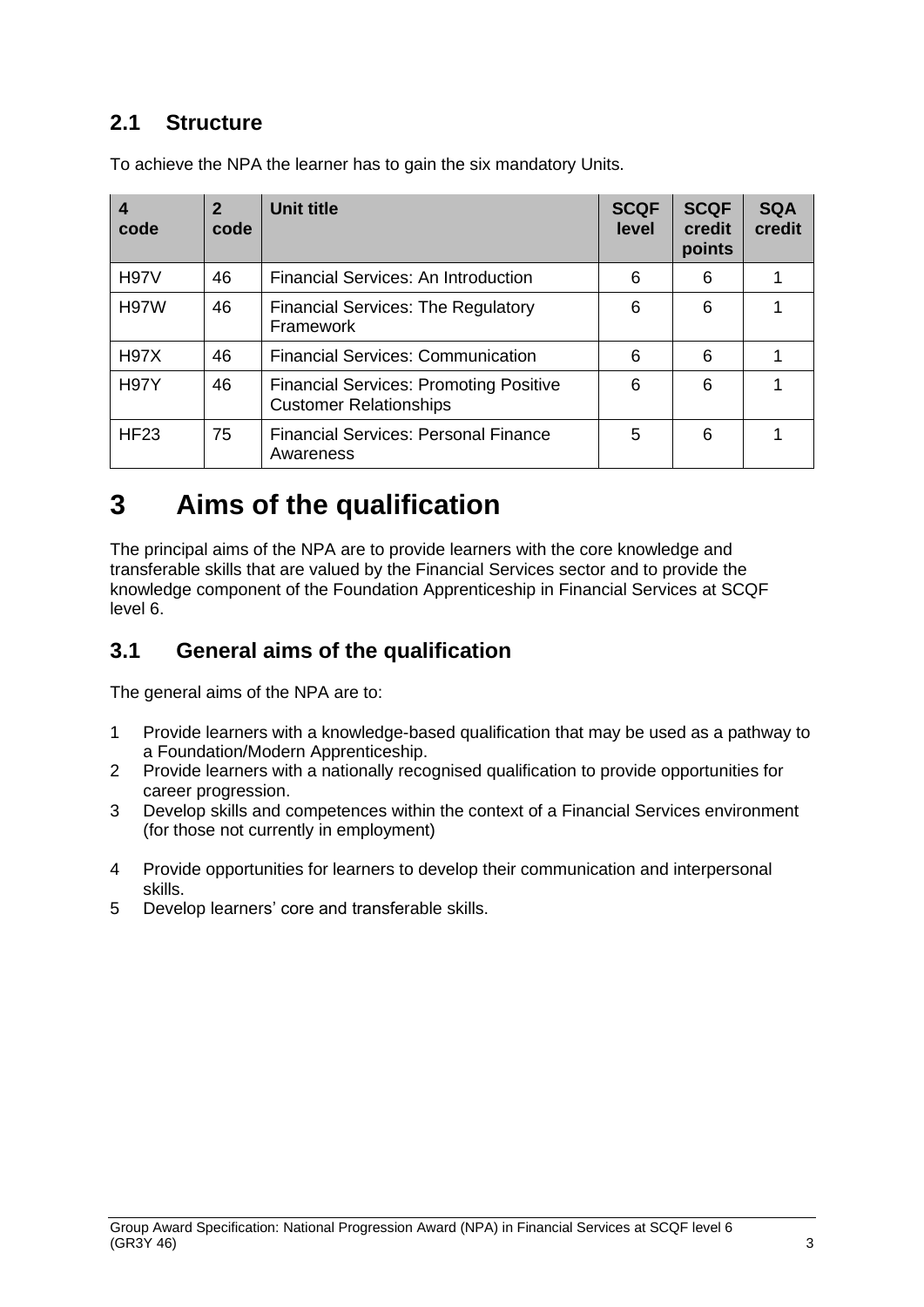## <span id="page-5-0"></span>**3.2 Specific aims of the qualification**

The specific aims of the award are to:

- 1 Provide learners with an awareness of the economy in which the Financial Services sector operates.
- 2 Provide learners with knowledge of the importance of financial regulation.
- 3 Provide learners with knowledge and skills which are directly relevant to current or future job roles within the Financial Services sector.
- 4 Provide opportunities for the personal development of skills and attitudes which will improve a learner's employment potential and career development within the Financial Services sector.
- 5 Encourage learners to adopt best practice work behaviours.
- 6 Provide learners with an appreciation of financial risk and financial sustainability.

## <span id="page-5-1"></span>**4 Recommended entry to the qualification**

Entry to this qualification is at the discretion of the centre. The following information on prior knowledge, skills, experience or qualifications that provide suitable preparation for this qualification has been provided by the Qualification Design Team as guidance only.

Learners would benefit from having attained the skills, knowledge and understanding required by one or more of the following or equivalent qualifications and/or experience:

- National 5/Higher English
- National 5/Higher Mathematics
- SCQF level 5 award or equivalent in a Business related subject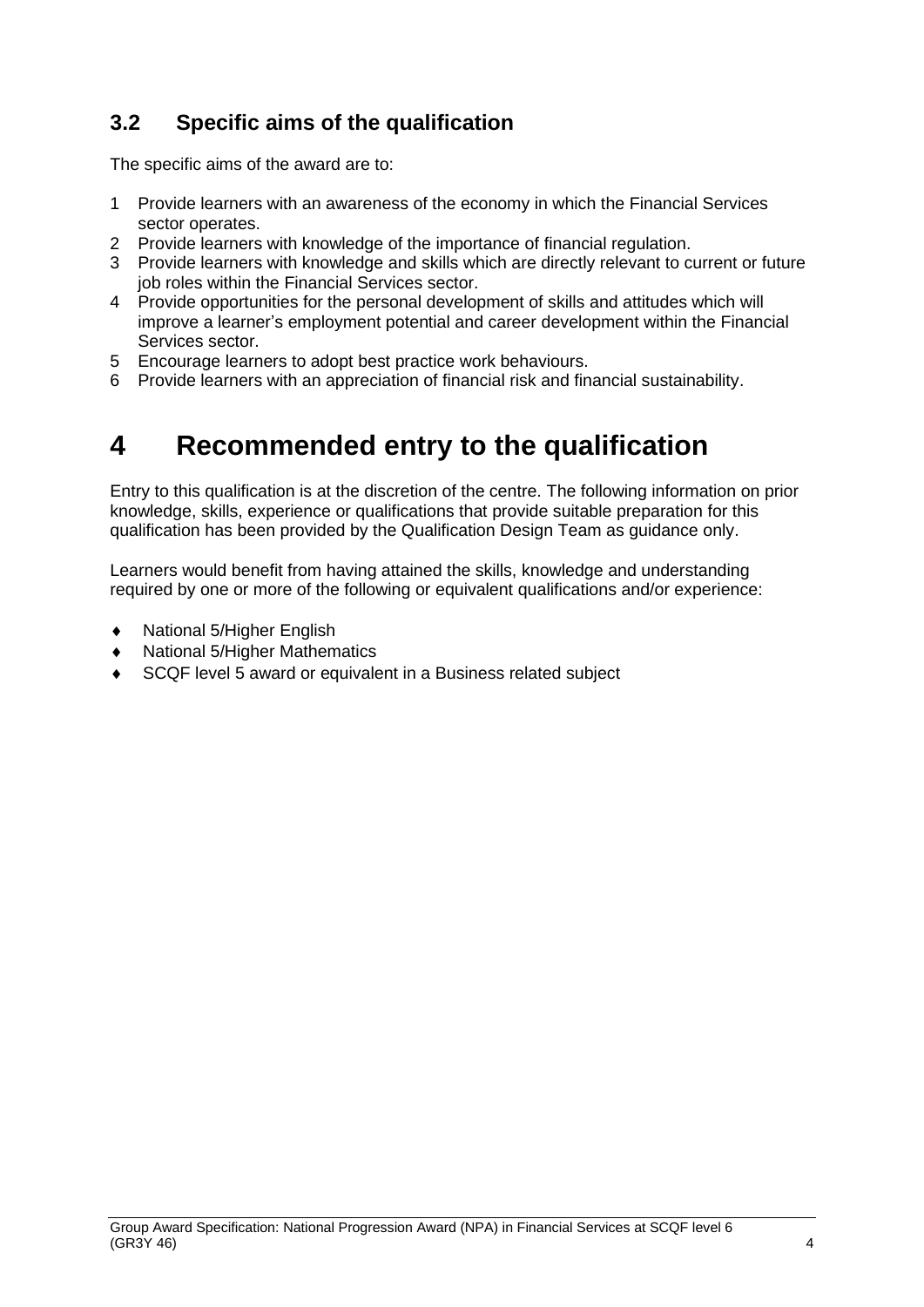## <span id="page-6-0"></span>**4.1 Core Skills entry profile**

The Core Skill entry profile provides a summary of the associated assessment activities that exemplify why a particular level has been recommended for this qualification. The information should be used to identify if additional learning support needs to be put in place for learners whose Core Skills profile is below the recommended entry level or whether learners should be encouraged to do an alternative level or learning programme.

| <b>Core Skill</b> | <b>Recommended</b><br><b>SCQF entry</b><br>profile | <b>Associated assessment activities</b>                                                                                                                                                                                             |
|-------------------|----------------------------------------------------|-------------------------------------------------------------------------------------------------------------------------------------------------------------------------------------------------------------------------------------|
| Communication     | 5                                                  | Good communication skills are<br>required for learners doing this<br>qualification as they will require to<br>read, understand and evaluate a<br>range of documentation.                                                            |
|                   |                                                    | During the delivery and assessment<br>of this Unit, learners will prepare<br>written work such as:                                                                                                                                  |
|                   |                                                    | Internal communications<br>Customer correspondence<br>Meeting documentation<br>Responses to extended<br>response questions                                                                                                          |
|                   |                                                    | Learners will also be required to<br>undertake oral communication tasks<br>when dealing with customers. They<br>will have to:                                                                                                       |
|                   |                                                    | use vocabulary and a range of<br>spoken language structures<br>consistently and effectively at an<br>appropriate level of formality<br>convey all essential information<br>٠<br>with supporting detail accurately<br>and coherently |
|                   |                                                    | structure communication to take<br>account of purpose and<br>audience<br>respond to others, taking<br>account of their contributions                                                                                                |
| Numeracy          | 5                                                  | Good numerical skills are essential<br>for learners undertaking this<br>qualification as they may be required<br>to carry out a variety of number<br>tasks which are work related.                                                  |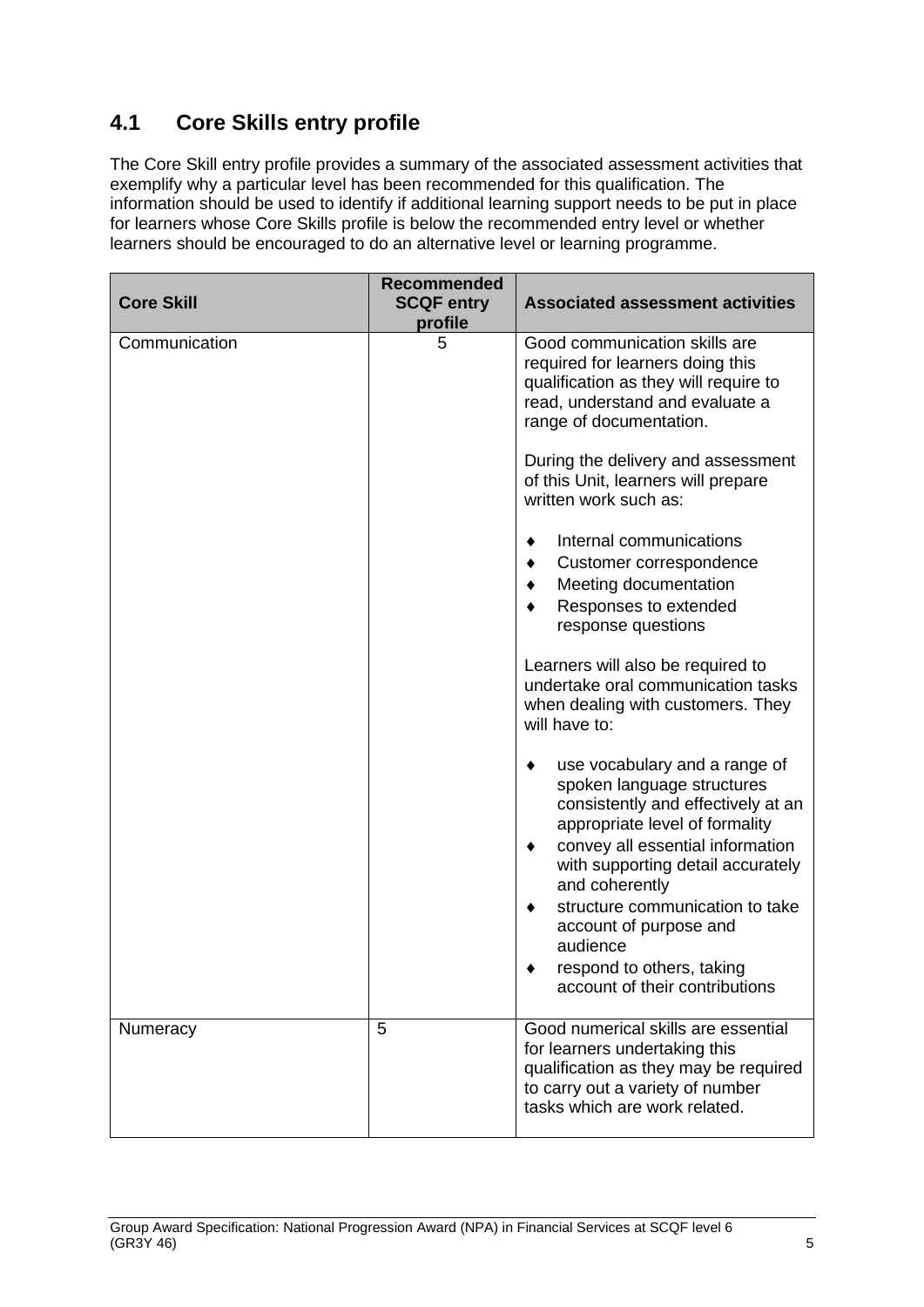| <b>Core Skill</b>                                           | <b>Recommended</b><br><b>SCQF entry</b><br>profile | <b>Associated assessment activities</b>                                                                                                                                                                                                                                                                                                                                                                                                                                                                                                                                                                                       |
|-------------------------------------------------------------|----------------------------------------------------|-------------------------------------------------------------------------------------------------------------------------------------------------------------------------------------------------------------------------------------------------------------------------------------------------------------------------------------------------------------------------------------------------------------------------------------------------------------------------------------------------------------------------------------------------------------------------------------------------------------------------------|
| Information and<br><b>Communication Technology</b><br>(ICT) | 5                                                  | It would be useful for learners to<br>have good ICT skills as they may<br>research a range of issues on line,<br>for example job roles, regulatory<br>bodies, institutions operating within<br>the sector customer care policies<br>and legislation applying to the sector.<br>Within Financial Services: Promoting<br>Positive Customer Relationships and<br><b>Financial Services: Communication</b><br>learners will have to access<br>information relating to<br>products/services so that information<br>can be passed on to<br>colleagues/customers.<br>It would also be helpful for<br>presenting assessment material. |
| Problem Solving                                             | 5                                                  | Critical analysis is an integral part of<br>this qualification as learners will<br>require to analyse and evaluate a<br>number of issues such as an<br>organisation's customer care ethos<br>and case study stimuli. The learners<br>will also have to identify appropriate<br>solutions to:<br>Customer problems in Financial<br><b>Services: Promoting Positive</b><br><b>Customer Relationships</b>                                                                                                                                                                                                                        |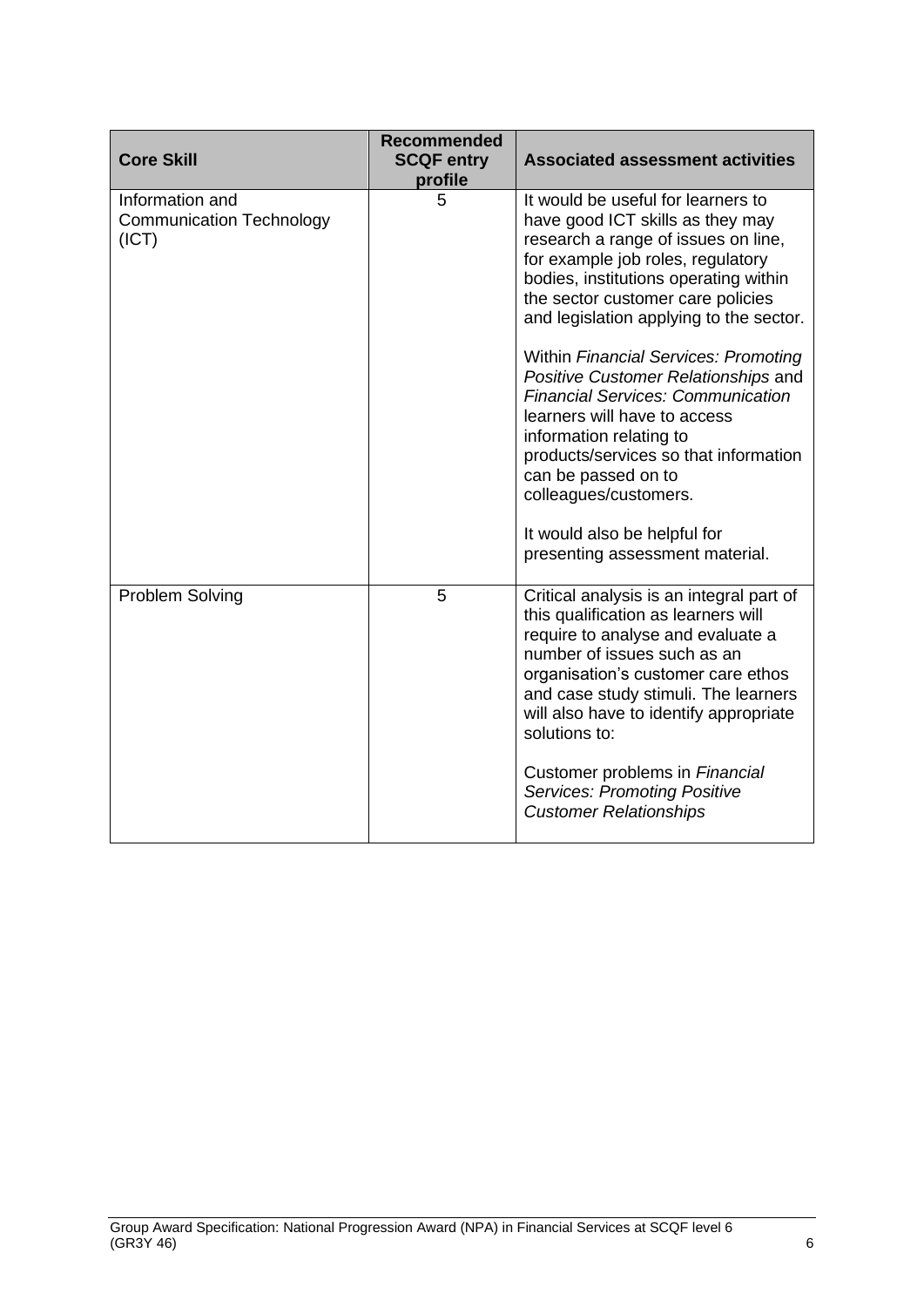| <b>Core Skill</b>   | Recommended<br><b>SCQF entry</b><br>profile | <b>Associated assessment activities</b>                                                                                                                                                                                                                                                                                           |
|---------------------|---------------------------------------------|-----------------------------------------------------------------------------------------------------------------------------------------------------------------------------------------------------------------------------------------------------------------------------------------------------------------------------------|
| Working with Others | 5                                           | While it is not necessary for learners<br>to have prior<br>qualifications/experience of working<br>with others they should be able to<br>work cooperatively with other people<br>and carry out their role adapting their<br>actions/behaviour as appropriate and<br>asking or providing information and<br>support when required. |

## <span id="page-8-0"></span>**5 Additional benefits of the qualification in meeting employer needs**

This qualification was designed to meet a specific purpose and what follows are details on how that purpose has been met through mapping of the Units to the aims of the qualification. Through meeting the aims, additional value has been achieved by linking the Unit standards with those defined in National Occupational Standards and/or trade/professional body requirements. In addition, significant opportunities exist for learners to develop the more generic skills, known as Core Skills through doing this qualification.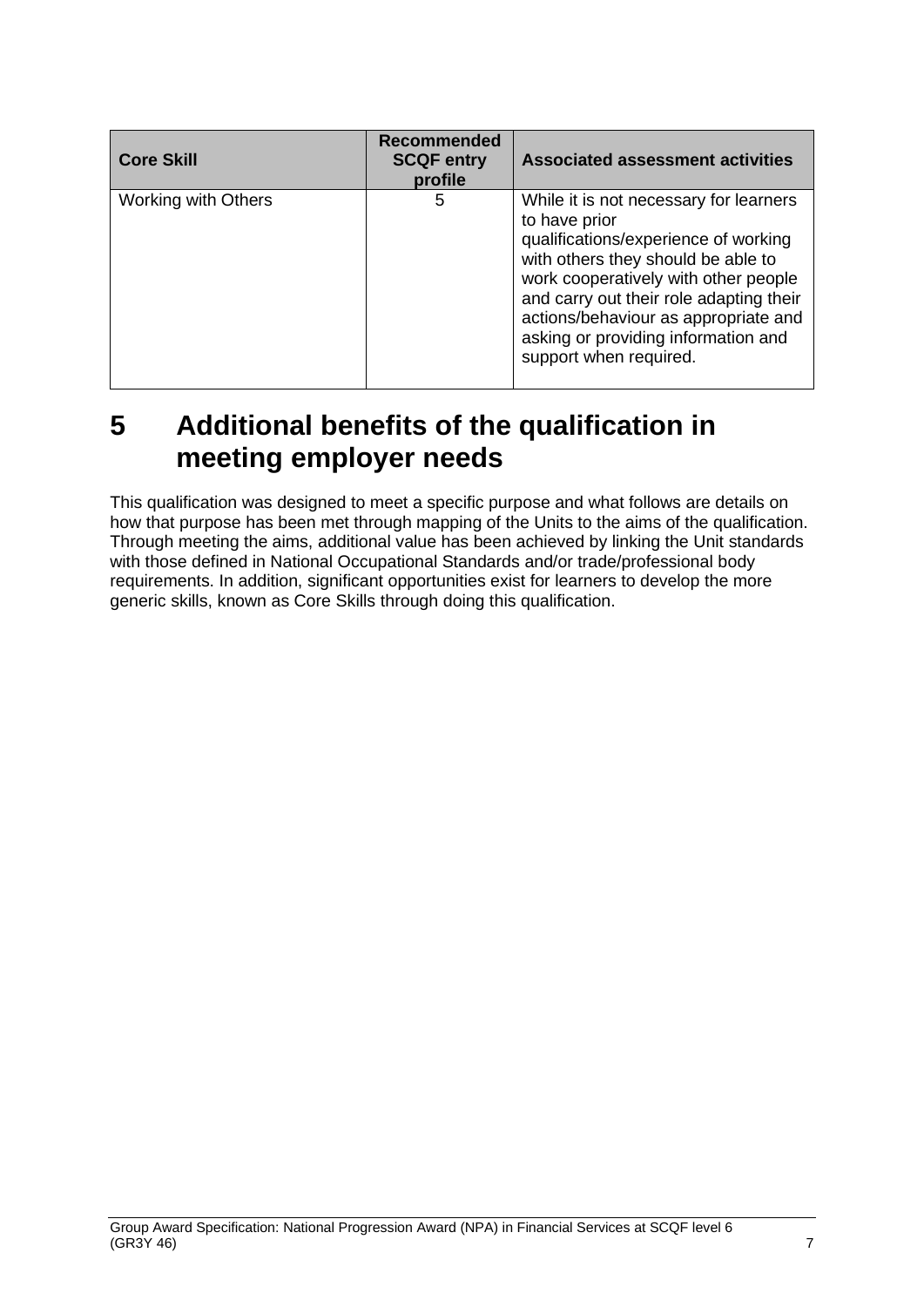## **5.1 Mapping of qualification aims to Units**

<span id="page-9-0"></span>

|         |                                                                                | <b>General Aims</b> |                   |   |   |   |                   | <b>Specific Aims</b>      |              |   |                   |   |                   |  |
|---------|--------------------------------------------------------------------------------|---------------------|-------------------|---|---|---|-------------------|---------------------------|--------------|---|-------------------|---|-------------------|--|
| Code    | Unit title                                                                     |                     | $\mathbf{2}$      | 3 | 4 | 5 | 6                 |                           | $\mathbf{2}$ | 3 | 4                 | 5 | 6                 |  |
| H97V 46 | Financial Services: An Introduction                                            | X                   | v<br>$\lambda$    |   |   |   | $\checkmark$<br>v | $\checkmark$<br>$\lambda$ |              | X |                   |   | $\checkmark$<br>⋏ |  |
| H97W 46 | <b>Financial Services: The Regulatory</b><br>Framework                         | X                   | $\checkmark$<br>Ā |   |   |   | X                 |                           | Χ            | X |                   |   | $\checkmark$<br>⋏ |  |
| H97X 46 | <b>Financial Services: Communication</b>                                       | X                   | X                 | X | X | X | X                 |                           |              | X | X                 | X |                   |  |
| H97Y 46 | <b>Financial Services: Promoting</b><br><b>Positive Customer Relationships</b> | $\sim$              | $\sqrt{}$<br>ㅅ    | X | X | X | X                 |                           |              | X | $\checkmark$<br>A | X |                   |  |
| HF2375  | <b>Financial Services: Personal</b><br><b>Finance Awareness</b>                | X                   |                   |   |   |   | X                 |                           |              | X | X                 |   | X                 |  |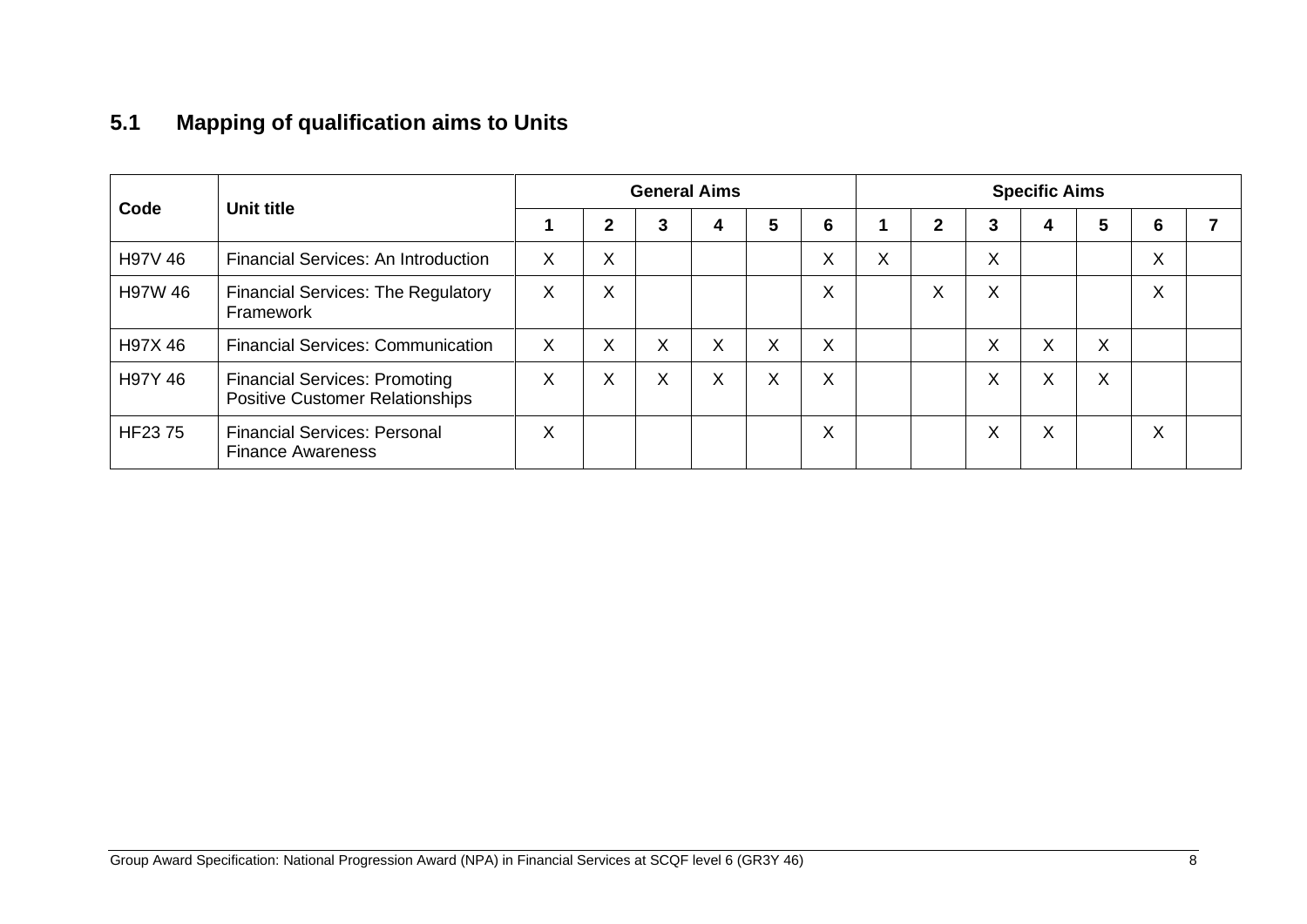### **5.2 Mapping of National Occupational Standards (NOS) and/or trade body standards**

The award supports the provision of underpinning knowledge for the Financial Services National Occupational Standards (NOS) and its associated SVQ Units. The award is written primarily from the perspective of pre-employment therefore learners cover more knowledge in the NOS than the match might indicate. The mapping was completed against the 2013 National Occupational Standards. The standards where mapping may arise are:

<span id="page-10-0"></span>

| <b>SSC code</b>  | <b>SQA</b><br>code               | <b>SSC title</b>                                                                                  |
|------------------|----------------------------------|---------------------------------------------------------------------------------------------------|
| FSPFCC01         | <b>H5EY 04</b>                   | Develop yourself to improve and maintain workplace competence in a financial services environment |
| FSPFCC02         | H5F004                           | Plan and organise your work in a financial services environment                                   |
| FSPFCC03         | H5F1 04                          | Develop productive working relationships in a financial services environment                      |
| FSPFCC04         | H <sub>5</sub> F <sub>2</sub> 04 | Ensure you comply with regulations in the financial services environment                          |
| <b>FINRFSGF1</b> | <b>H5FE 04</b>                   | Provide information to customers in a financial services environment                              |
| FINPFSGF02       | <b>H5JW04</b>                    | Deal with customers by telephone in a financial services environment                              |
| FSPFSSP01        | H <sub>5</sub> K <sub>9</sub> 04 | Promote the organisation's additional financial services products and/or services                 |
| FSPIO13          | <b>H5FH 04</b>                   | Deal with complaints relating to financial services products and/or services                      |
| FSPIO14          | <b>H5FC 04</b>                   | Build effective relationships with clients in a financial services environment                    |
| FSPFCS01         | H5K004                           | Provide callers with specialised assistance in a financial services environment                   |
| CFACSB2          | <b>FE1V 04</b>                   | Deliver reliable customer service                                                                 |
| CFACSC3          | F941 04                          | Resolve customer service problems                                                                 |
| CFACSB10         | <b>FY7H 04</b>                   | Organise the delivery of reliable customer service                                                |
| CFACSB11         | <b>FY7J04</b>                    | Improve the customer relationship                                                                 |
| CFAM&LBB4        | <b>FM4K04</b>                    | Ensure compliance with legal, regulatory, ethical and social requirements                         |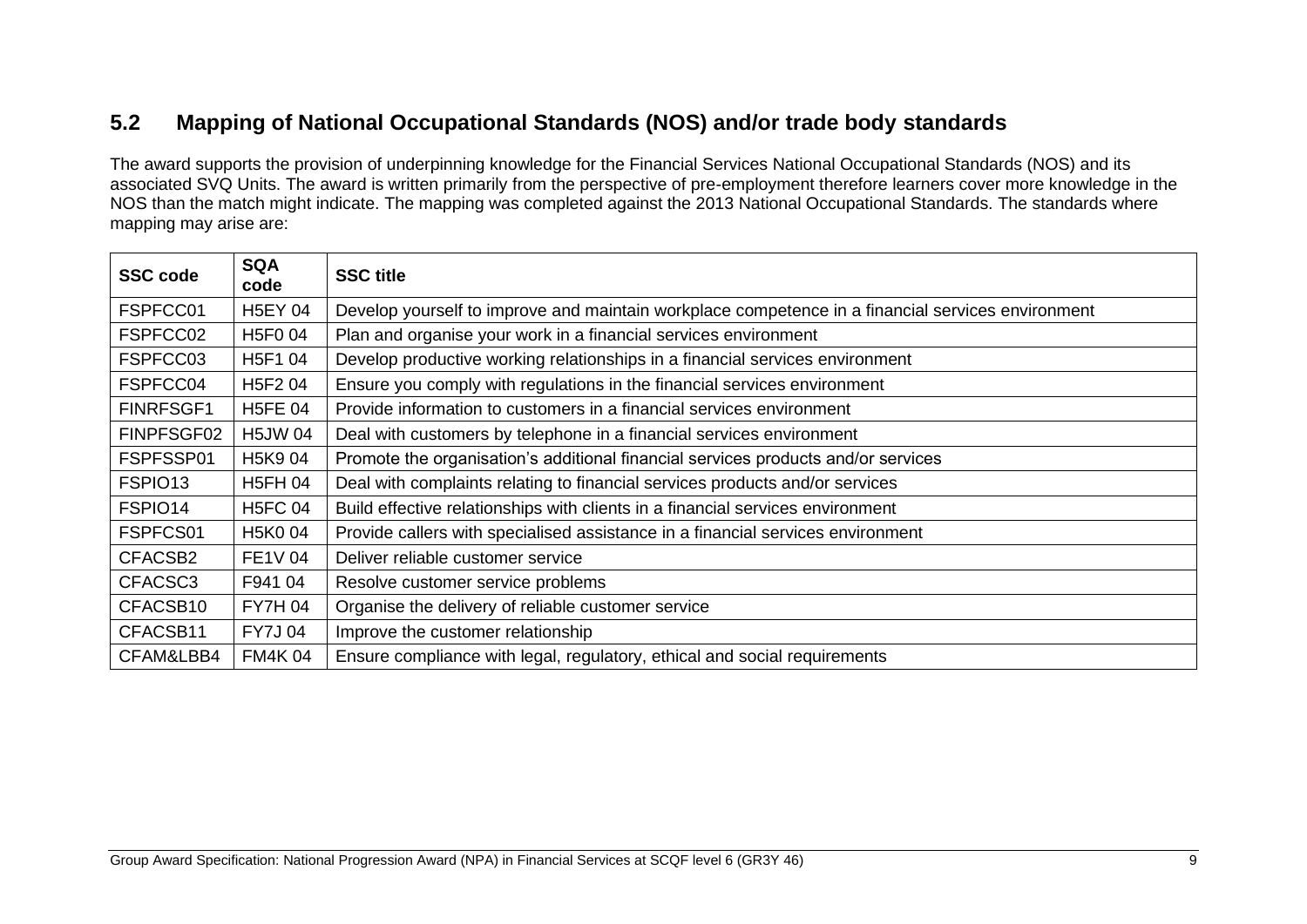| Code    | <b>Unit title</b>                                                                 |                        | <b>National Occupational Standard</b> |                         |             |                                                                      |                                                   |                         |                                        |                                        |                          |                                                                            |                                                                            |                                  |                |              |
|---------|-----------------------------------------------------------------------------------|------------------------|---------------------------------------|-------------------------|-------------|----------------------------------------------------------------------|---------------------------------------------------|-------------------------|----------------------------------------|----------------------------------------|--------------------------|----------------------------------------------------------------------------|----------------------------------------------------------------------------|----------------------------------|----------------|--------------|
|         |                                                                                   | FSPFCC01               | SPFCC02<br>LĖ                         | SPFCC03<br>ш.           | FSPFCC04    | FINRFSGF1                                                            | FINPFSGF02                                        | FSPFSSP01               | SPIO <sub>13</sub><br>ய                | FSPIO14                                | FSPFCS01                 | CFACSB2                                                                    | CFACSB3                                                                    | CFACSB10                         | CFACSB11       | CFAM&LBB4    |
| H97V 46 | <b>Financial Services: An</b><br>Introduction                                     |                        |                                       |                         |             | K <sub>5</sub><br>K7                                                 |                                                   |                         | K7                                     | K <sub>6</sub>                         |                          |                                                                            |                                                                            |                                  |                |              |
| H97W 46 | <b>Financial Services: The</b><br><b>Regulatory Framework</b>                     | K <sub>19</sub>        |                                       |                         | $K1-$<br>K7 | K <sub>1</sub><br>K <sub>2</sub><br>K <sub>8</sub><br>K <sub>9</sub> |                                                   |                         | K <sub>1</sub><br>K <sub>8</sub>       | K <sub>1</sub><br>K <sub>6</sub><br>K7 |                          |                                                                            |                                                                            |                                  |                | $K1-$<br>K12 |
| H97X 46 | <b>Financial Services:</b><br>Communication                                       | K12<br>K <sub>19</sub> | $K1-$<br>K <sub>9</sub>               | $K1-$<br>K <sub>9</sub> | $K1-$<br>K7 | K <sub>2</sub> -<br>K <sub>9</sub>                                   | $K1-$<br>K <sub>8</sub><br>K11<br>K <sub>13</sub> | $K1-$<br>K <sub>8</sub> | K <sub>2</sub><br>K <sub>3</sub><br>K7 | K <sub>1</sub><br>K <sub>6</sub>       | $K1-$<br>K <sub>10</sub> | K1                                                                         |                                                                            | K <sub>6</sub><br>K <sub>8</sub> | K <sub>1</sub> |              |
| H97Y 46 | <b>Financial Services: Promoting</b><br><b>Positive Customer</b><br>Relationships | K12<br>K <sub>19</sub> | $K1-$<br>K <sub>9</sub>               | $K1-$<br>K <sub>9</sub> | $K1-$<br>K7 | $K1-$<br>K <sub>9</sub>                                              | $K1-$<br>K <sub>8</sub><br>K11<br>K <sub>13</sub> | K1-<br>K <sub>8</sub>   | $K1-$<br>K <sub>8</sub>                | $K1-$<br>K7                            | $K1-$<br>K <sub>10</sub> | K <sub>1</sub><br>K <sub>2</sub><br>K <sub>3</sub><br>K4<br>K <sub>5</sub> | K <sub>1</sub><br>K <sub>2</sub><br>K <sub>3</sub><br>K4<br>K <sub>5</sub> | K <sub>1</sub><br>K3-K8          | K1-K4          |              |
| HF2375  | <b>Financial Services: Personal</b><br><b>Finance Awareness</b>                   |                        |                                       |                         |             |                                                                      |                                                   |                         |                                        |                                        |                          |                                                                            |                                                                            |                                  |                |              |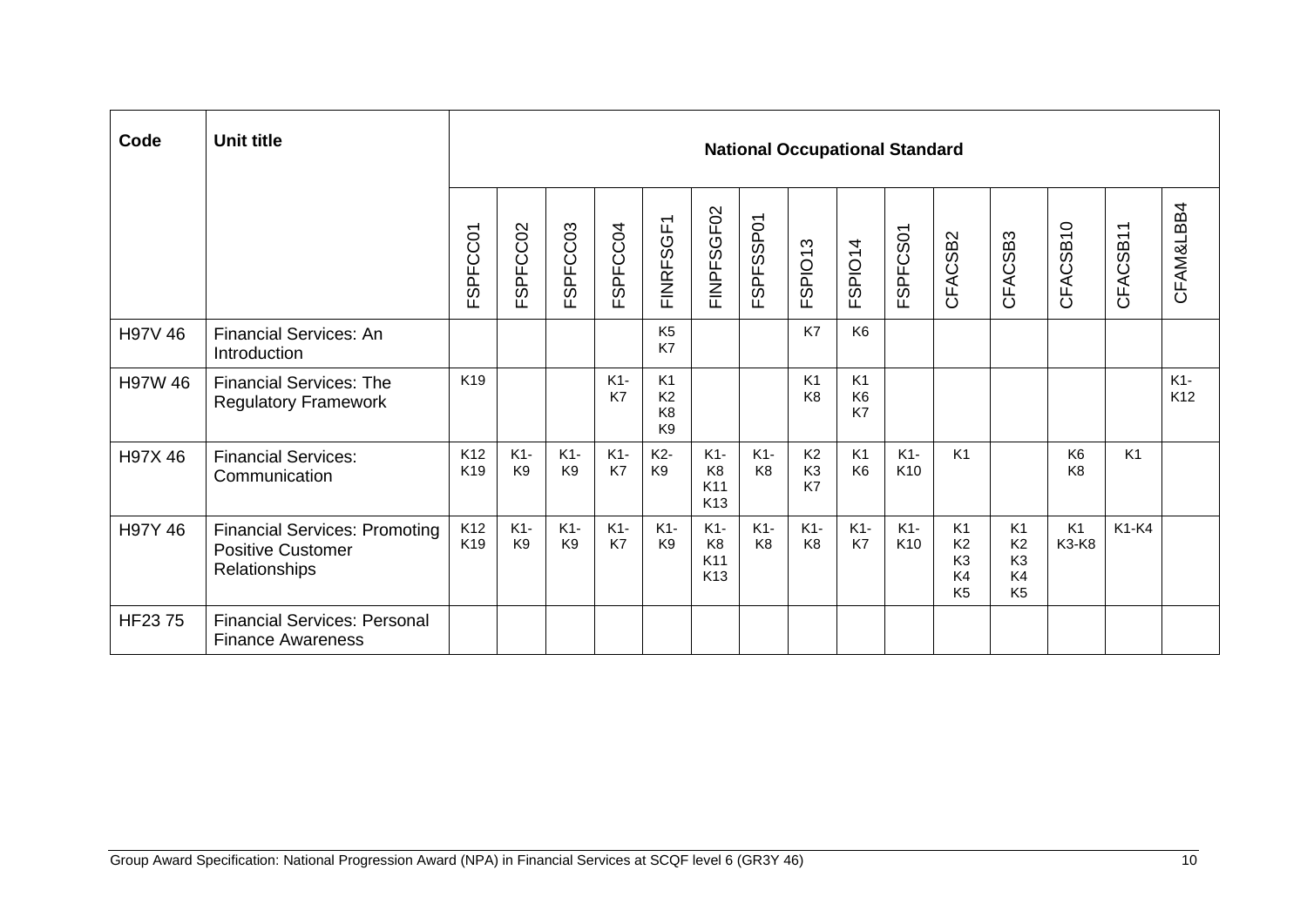### **5.3 Mapping of Core Skills development opportunities across the qualification(s)**

The table below shows the Core Skills development across the award.

|           |                                                                                | Communication |             | Numeracy          |                                   | <b>ICT</b>               |                                       | <b>Problem Solving</b> |                            |                                | <b>Working with Others</b>               |                                           |
|-----------|--------------------------------------------------------------------------------|---------------|-------------|-------------------|-----------------------------------|--------------------------|---------------------------------------|------------------------|----------------------------|--------------------------------|------------------------------------------|-------------------------------------------|
| Unit code | Unit title                                                                     | Written       | <b>Oral</b> | Number<br>Using I | Using<br>Graphical<br>Information | Accessing<br>Information | Information<br>Providing/<br>Creating | Critical<br>Thinking   | Planning and<br>Organising | and<br>Reviewing<br>Evaluating | Working<br>Co-operatively<br>with Others | Reviewing<br>Co-operative<br>Contribution |
| H97V 46   | <b>Financial Services: An</b><br>Introduction                                  | X             |             | X                 |                                   |                          |                                       | X                      |                            |                                |                                          |                                           |
| H97W 46   | <b>Financial Services: The</b><br><b>Regulatory Framework</b>                  | X             |             |                   |                                   | Χ                        |                                       | X                      |                            |                                |                                          |                                           |
| H97X 46   | <b>Financial Services:</b><br>Communication                                    | X             | X           |                   |                                   | Χ                        | X                                     | Е<br>SCQF 4            | E<br>SCQF 4                |                                | X                                        | X                                         |
| H97Y 46   | <b>Financial Services: Promoting</b><br><b>Positive Customer Relationships</b> | X             | X           |                   |                                   | X                        | X                                     | Е<br>SCQF <sub>5</sub> | Е<br>SCQF <sub>5</sub>     | X                              | X                                        |                                           |
| HF2375    | <b>Financial Services: Personal</b><br><b>Finance Awareness</b>                | X             |             | X                 | X                                 | X                        | X                                     | X                      |                            | X                              |                                          |                                           |

#### <span id="page-12-0"></span>**X = Development opportunities**

**E = Embedded Core Skill component and SCQF level**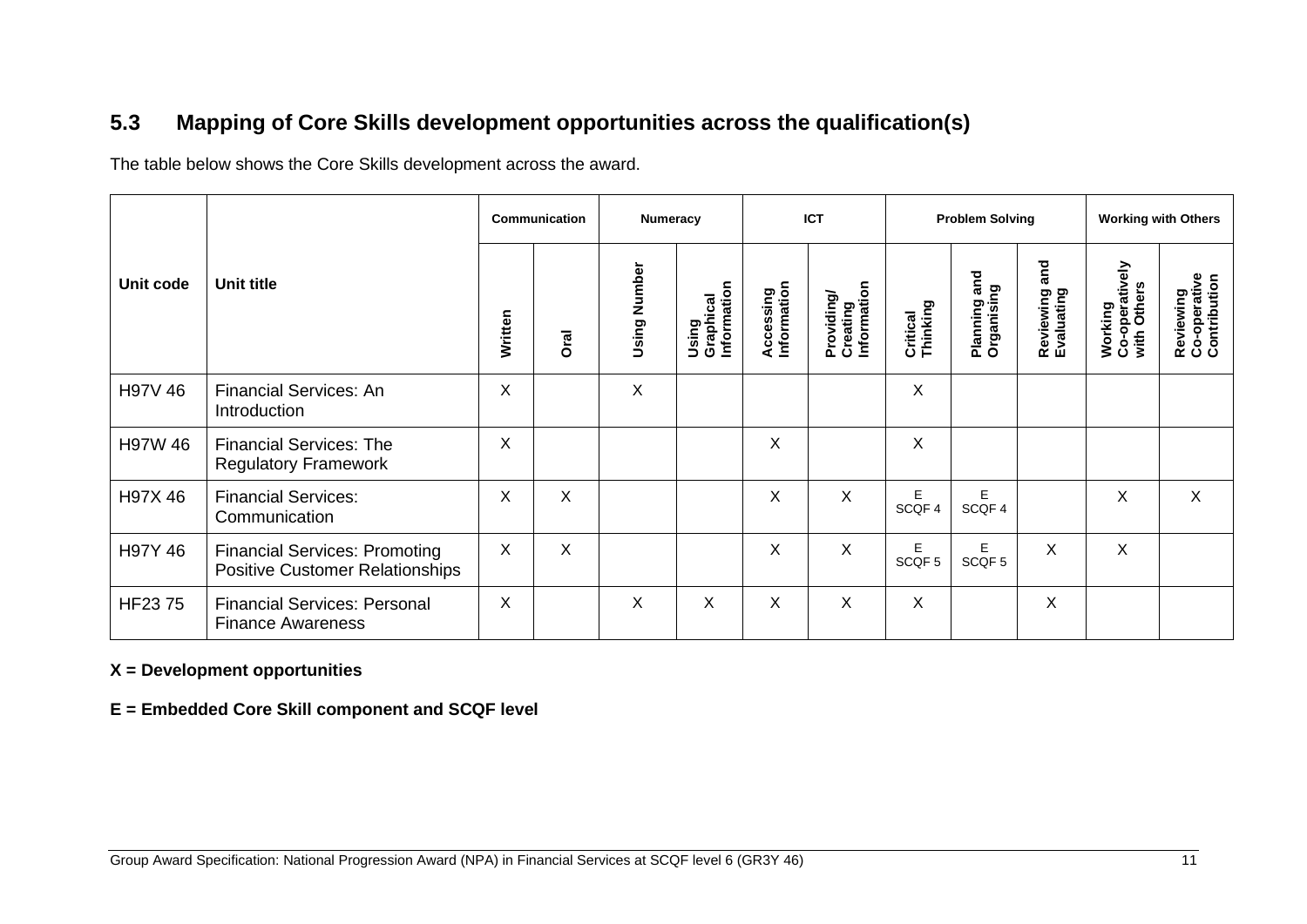## **5.4 Assessment Strategy for the qualification**

<span id="page-13-0"></span>

| <b>Unit</b>                                                                                 | <b>Assessment</b>                                                             |                                                                          |                                                                      |                                                                          |                  |
|---------------------------------------------------------------------------------------------|-------------------------------------------------------------------------------|--------------------------------------------------------------------------|----------------------------------------------------------------------|--------------------------------------------------------------------------|------------------|
|                                                                                             | <b>Outcome 1</b>                                                              | <b>Outcome 2</b>                                                         | <b>Outcome 3</b>                                                     | <b>Outcome 4</b>                                                         | <b>Outcome 5</b> |
| <b>Financial Services: An</b><br>Introduction (H97V 46)                                     | Extended response<br>questions (open-<br>book, supervised<br>conditions)      | Extended response<br>questions (open-<br>book, supervised<br>conditions) | Folio<br>evidence/presentation<br>of findings                        |                                                                          |                  |
| <b>Financial Services: The</b><br><b>Regulatory Framework</b><br>(H97W 46)                  | Extended response<br>questions (open-<br>book, supervised<br>conditions)      | Extended response<br>questions (open-<br>book, supervised<br>conditions) | Extended response<br>questions (open-book,<br>supervised conditions) | Extended response<br>questions (open-<br>book, supervised<br>conditions) |                  |
| <b>Financial Services:</b><br>Communication (H97X 46)                                       | Production of<br>documents                                                    | <b>Practical task</b>                                                    | <b>Practical task</b>                                                |                                                                          |                  |
| <b>Financial Services: Promoting</b><br><b>Positive Customer</b><br>Relationships (H97Y 46) | Research evidence<br>and evaluation                                           | <b>Practical task</b>                                                    | <b>Practical task</b>                                                | <b>Practical task</b>                                                    |                  |
| <b>Financial Services: Personal</b><br>Finance Awareness (HF23 75)                          | Portfolio of Evidence<br>End of Unit test (closed-book supervised conditions) |                                                                          |                                                                      |                                                                          |                  |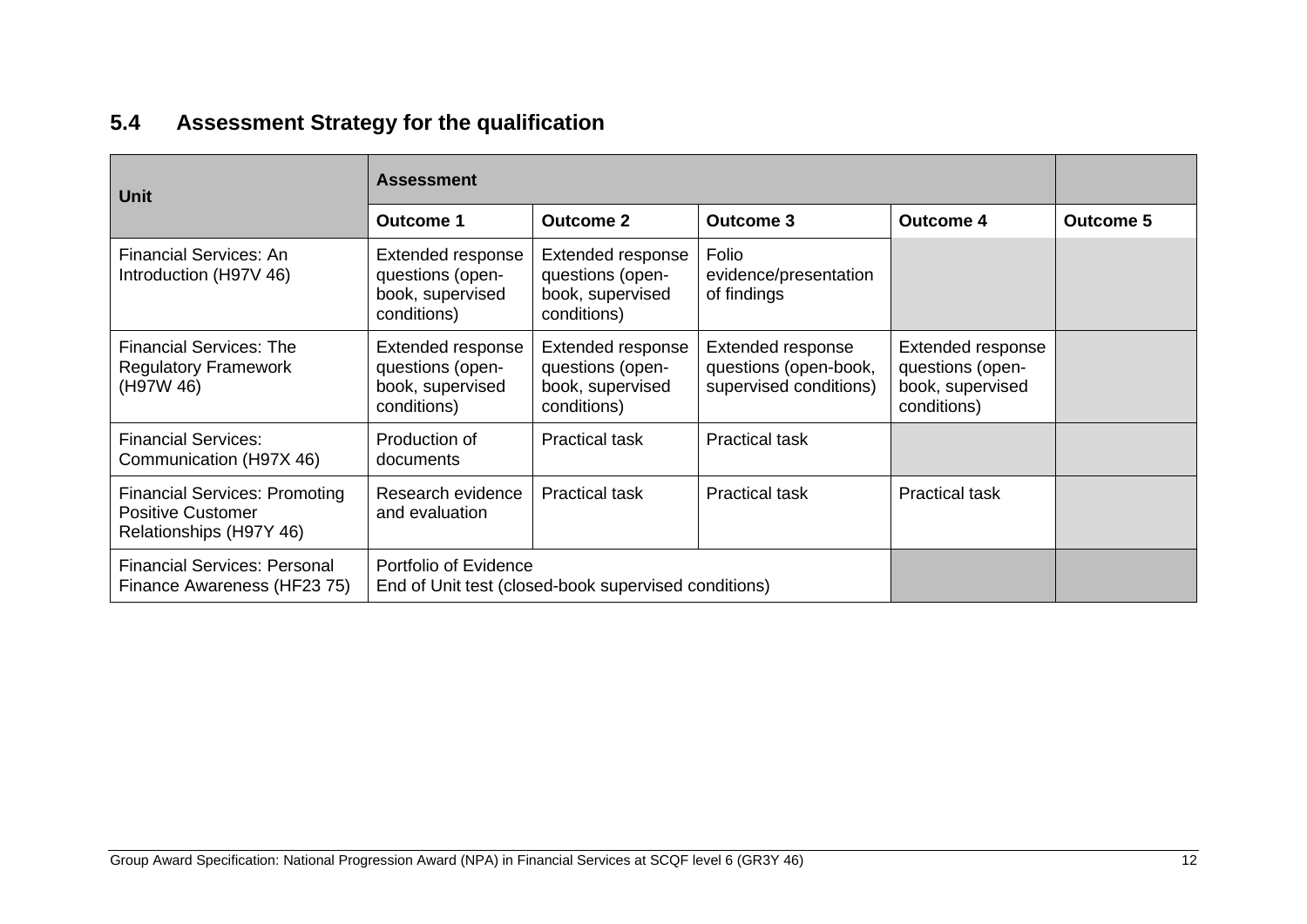## <span id="page-14-0"></span>**6 Guidance on approaches to delivery and assessment**

Learners undertaking Units in the NPA will normally be working towards gaining the Group Award — the NPA in Financial Services at SCQF level 6. However, the Units are freestanding Units and learners may take them as such for purposes of continuing professional development.

Where the NPA is delivered in conjunction with industry partners, it is expected that such partners will provide sufficient authentic experiences to underpin learning that takes place in a class based setting. Whilst it is recognised that commercial organisations have strict obligations in relation to data protection and customer confidentiality, it is hope that they may assist in providing learners with as meaningful a learning experience as possible.

Such experiences may include:

- ◆ An overview of contemporary working practices
- ◆ An introduction to industry technology and its uses
- An understanding of the day-to-day impact of current legislation
- An insight into contemporary communication methods
- **Exposure to customer service protocols**

Centres that are delivering the NPA, such as schools and colleges, should ensure that they have sufficient teaching and learning material to meet the component Outcomes of each Unit. Each Unit has detailed guidance on the content that underpins each Outcome as well as particular contexts in which teaching and learning should be structured. Furthermore, guidance is provided for particular approaches that may be followed when delivering Units.

Teaching methods and resources could include exposition, discussion, question and answer, exemplars, videos, articles from quality newspapers and other publications, extracts from legislation and appropriate websites. There may be opportunities for guest speakers and for visits to other industry partners. Case studies could be used to enhance the learning experience and to provide opportunities for assessment. These methods are indicative and are neither mandatory nor exhaustive.

It is likely that the Units Financial Services: Communication and Financial Services: Promoting Positive Customer Relationships will be assessed using practical assignments and role-plays. Centres may wish to ensure that sufficient formative opportunities are made available to learners prior to the undertaking of summative assessment.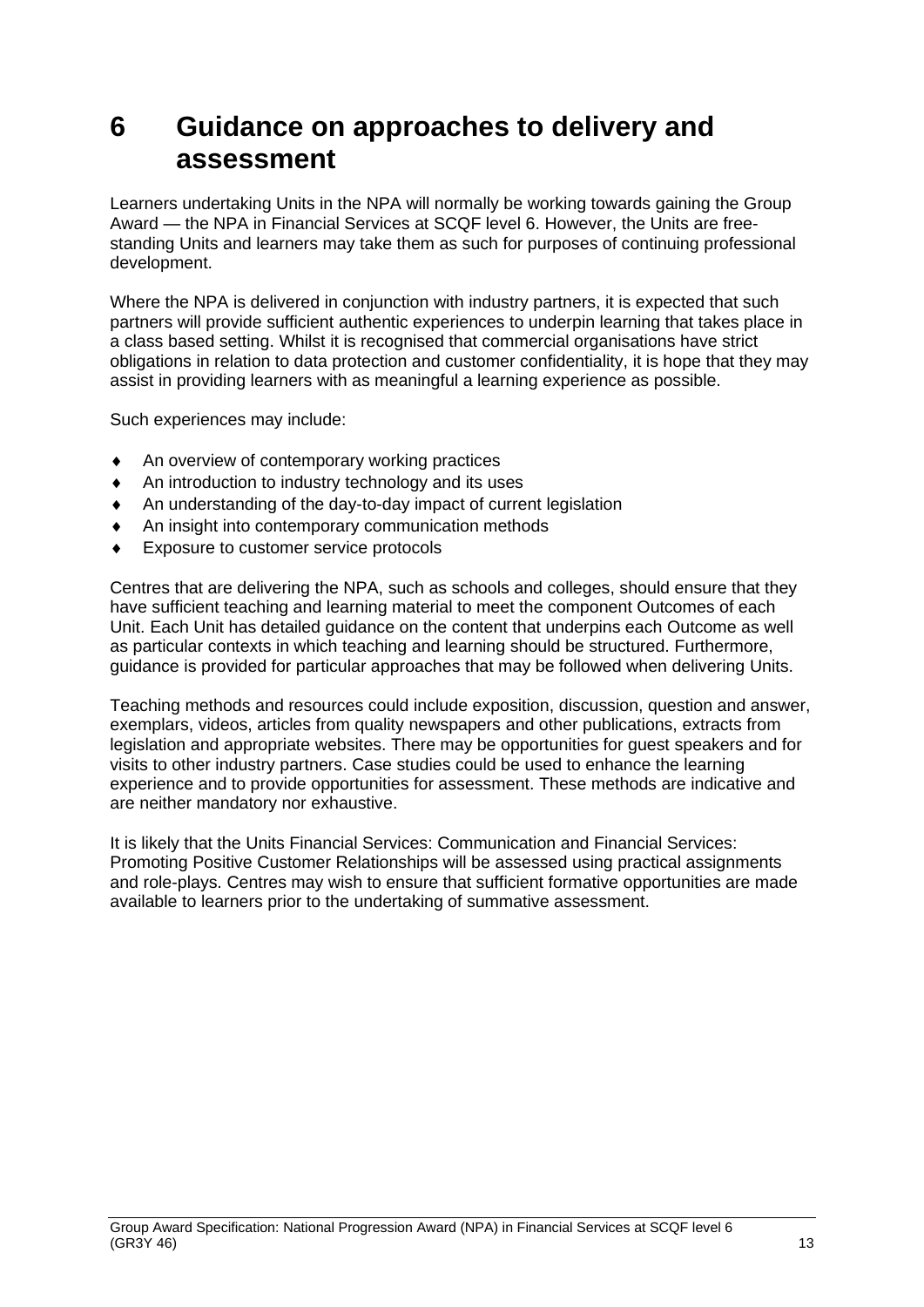#### **Approaches to assessment of Units**

Advice on methods of assessment for each Unit is given in detail in the individual Unit Specifications. An Assessment Grid which summarises this information is provided at Section 5.4.

The Unit HF23 75 *Financial Services: Personal Finance Awareness* is knowledge based and may be assessed via a portfolio of evidence which could include a personal budget and an end of Unit test.

The Units H97V 46 *Financial Services: An Introduction* and H97W 46 *Financial Services: The Regulatory Framework* are predominately knowledge based and will be assessed via the use of extended response questions. Case study stimuli can be used to provide a context for learner responses. Outcome 3 of the introductory Unit requires learners to research career opportunities within the sector and may be assessed via the collection of print outs from company/employment websites or a visual/oral presentation.

Where appropriate, the Unit specifications for H97X 46 *Financial Services: Communication*  and H97Y 46 *Financial Services: Promoting Positive Customer Relationships* place an emphasis on a holistic approach to assessment. As such, there are opportunities to carry out assessment across whole Outcomes or a combination of Outcomes rather than on individual Performance Criteria. This has therefore reduced the assessment loading for both learners and centres. For example, learners may provide evidence within the customer relationships Unit that meets the Evidence Requirement of Outcome two of the communication Unit.

Performance evidence may be gathered via the observation of practical activities which cover specified tasks (either singularly or a range).

Assessor record/checklists of the performance should be used to record learner's achievement and should be retained by centres.

### <span id="page-15-0"></span>**6.1 Sequencing/integration of Units**

Centres can choose the order to teach and assess the Units, according to their local market needs and resources. However, recommendations are made in relation to specific Units, as follows:

HF23 75 *Financial Services: Personal Finance Awareness* should be delivered and assessed at the beginning of the planned schedule of delivery and assessment. This Unit raises the learners' understanding of the importance of financial budgeting, borrowing and saving in their daily lives.

H97V 46 *Financial Services: An Introduction* should be delivered and assessed early on in the planned schedule of delivery and assessment. The Unit provides learners with an overview of the economy in which the sector operates, as well as the role that each type of institution plays within the sector. As such, this Unit provides a context for delivery of the other component Units of the Group Award.

H97W 46 *Financial Services: The Regulatory Framework* should follow on from the introductory Unit, providing learners with knowledge of the regulations that underpin the operation of institutions within the sector. Learners will be required to acknowledge and comply with such regulation during assessment of the final two Units of the Group Award.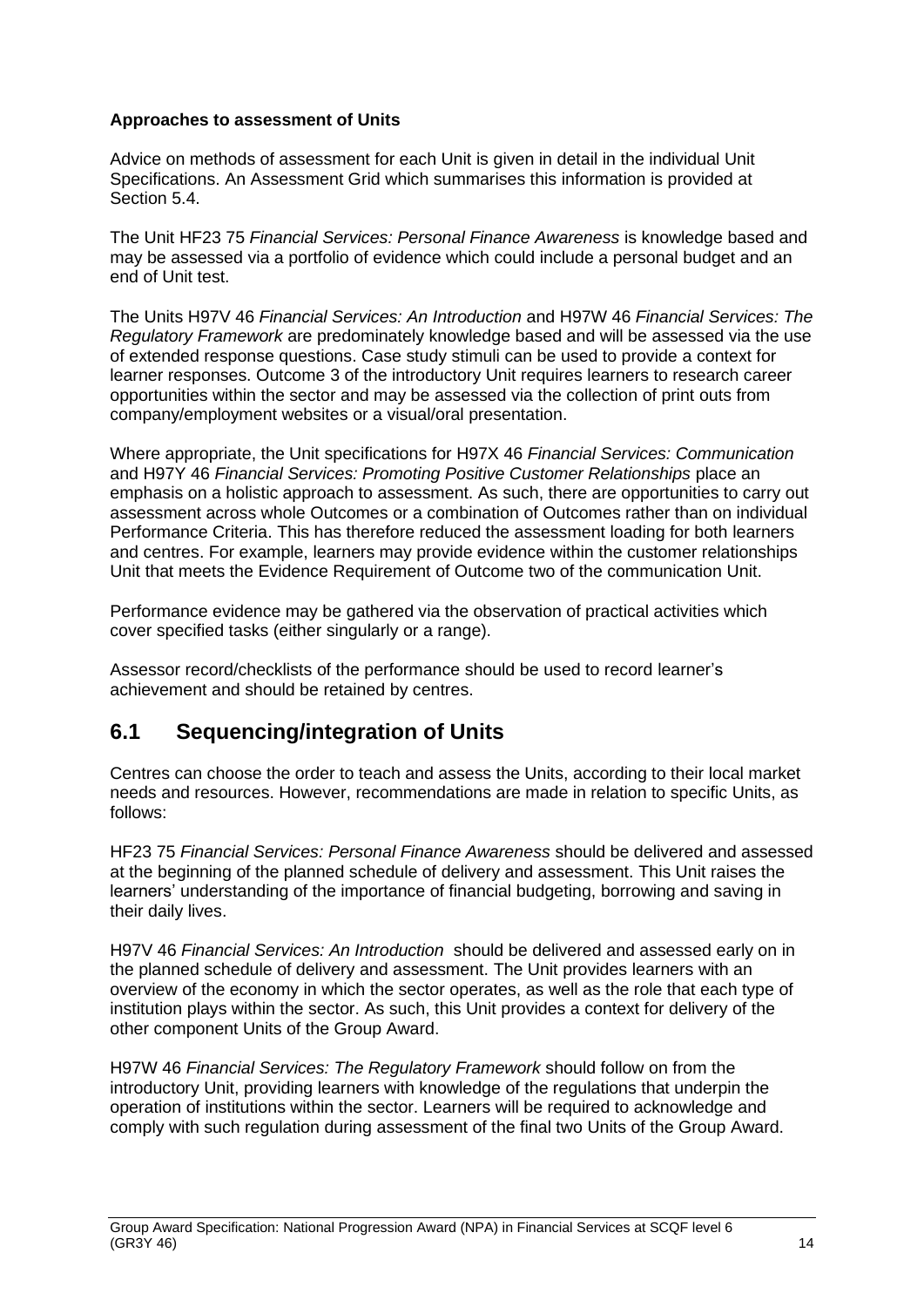There are opportunities to integrate assessment within the H97X 46 *Financial Services: Communication* and H97Y 46 *Financial Services: Promoting Positive Customer Relationships* Units. For example, learners may provide evidence within the customer relationships Unit that meets the Evidence Requirement of Outcome 2 of the *Communication*  Unit.

## <span id="page-16-0"></span>**6.2 Recognition of Prior Learning**

SQA recognises that learners gain knowledge and skills acquired through formal, non-formal and informal learning contexts.

In some instances, a full Group Award may be achieved through the recognition of prior learning. However, it is unlikely that a learner would have the appropriate prior learning and experience to meet all the requirements of a full Group Award.

The recognition of prior learning may **not** be used as a method of assessing in the following types of Units and assessments:

- ◆ HN Graded Units
- Course and/or external assessments
- Other integrative assessment Units (which may or not be graded)
- Certain types of assessment instruments where the standard may be compromised by not using the same assessment method outlined in the Unit
- Where there is an existing requirement for a licence to practice
- Where there are specific health and safety requirements
- Where there are regulatory, professional or other statutory requirements
- Where otherwise specified in an Assessment Strategy

More information and guidance on the *Recognition of Prior Learning* (RPL) may be found on our website **[www.sqa.org.uk](http://www.sqa.org.uk/)**.

The following sub-sections outline how existing SQA Unit(s) may contribute to this Group Award. Additionally, they also outline how this Group Award may be recognised for professional and articulation purposes.

### **6.2.1 Articulation and/or progression**

Progression from this Group Award is on to further/higher education courses such as HNC/HND Financial Services or to SVQ3 in Providing Financial Services, Modern Apprenticeship in Financial Services or employment.

### **6.2.2 Professional recognition**

There is at present no professional recognition or credit transfer relating to this award.

### <span id="page-16-1"></span>**6.3 Opportunities for e-assessment**

Social software may be used to assess some of the practical communication/customer service tasks.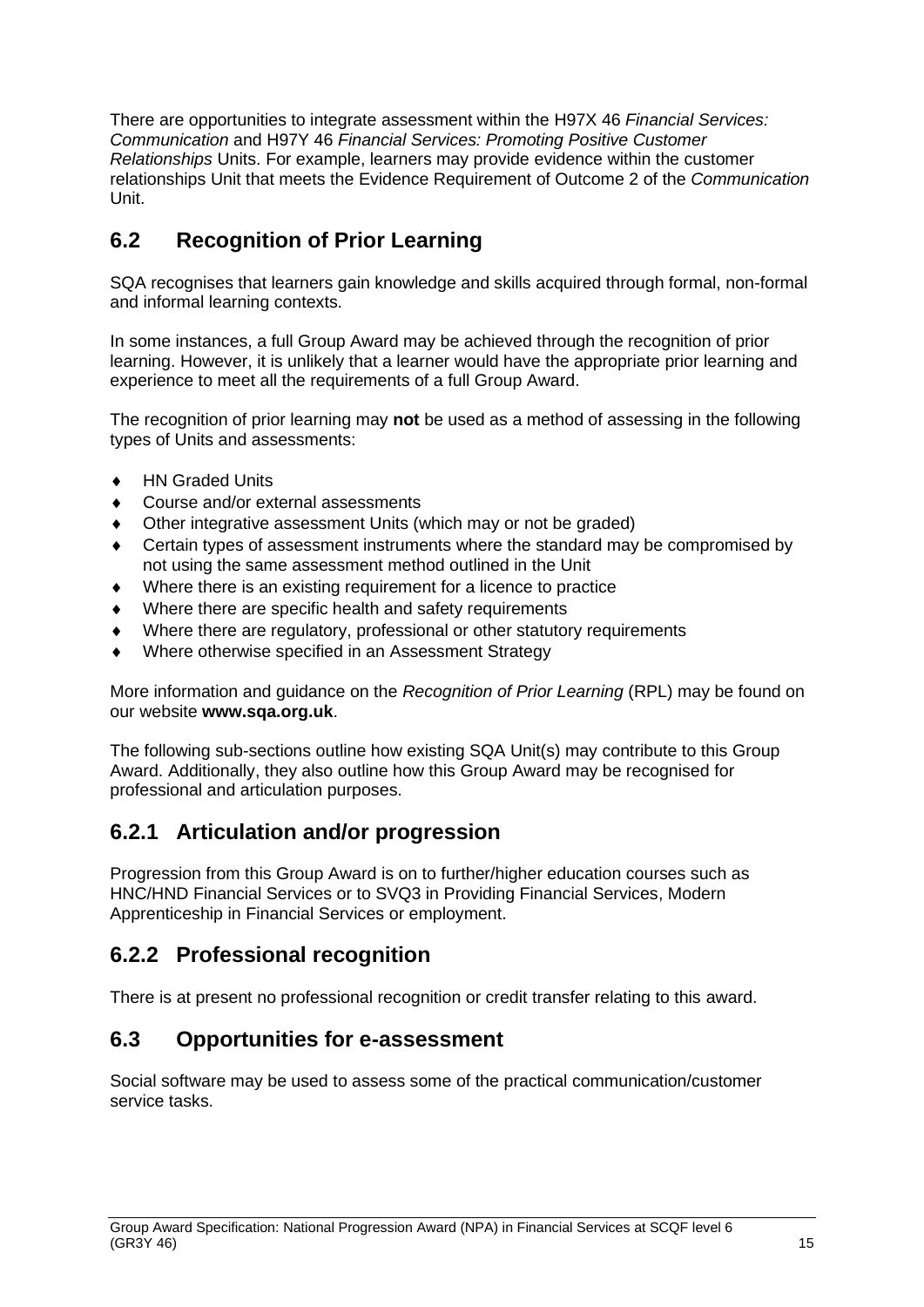### <span id="page-17-0"></span>**6.4 Support materials**

A **[list of existing ASPs](http://www.sqa.org.uk/sqa/46233.2769.html)** is available to view on SQA's website.

### <span id="page-17-1"></span>**6.5 Resource requirements**

There are no specialist equipment requirements for this course. However, as learners have to carry out research into different financial institutions it would be beneficial to have access to an IT suite. The use of databases with fictional client and/or product details would also assist in the delivery and assessment of the Units H97X 46 *Financial Services: Communication* and H97Y 46 *Financial Services: Promoting Positive Customer Relationships*.

Centres will need to have established relationships with Financial Services organisations in their area that can support them in the delivery of this NPA by providing access to the latest illustrative materials relating to the products and services of the organisation.

Staff delivering the NPA must ensure they have a full appreciation of the current products and approaches to service delivery in Financial Services organisations. This is something that can be achieved by maximising the opportunities that can be derived from relationships with Financial Services organisations to support Centre staff's Continuing Professional Development (CPD) as required.

## <span id="page-17-2"></span>**7 General information for centres**

#### **Equality and inclusion**

The Unit specifications making up this Group Award have been designed to ensure that there are no unnecessary barriers to learning or assessment. The individual needs of learners will be taken into account when planning learning experiences, selecting assessment methods or considering alternative evidence. Further advice can be found on our website **[www.sqa.org.uk/assessmentarrangements](http://www.sqa.org.uk/sqa/14977.html)**.

#### **Internal and external verification**

All instruments of assessment used within this/these qualification(s) should be internally verified, using the appropriate policy within the centre and the guidelines set by SQA.

External verification will be carried out by SQA to ensure that internal assessment is within the national guidelines for these qualifications.

Further information on internal and external verification can be found in *SQA's Guide to Assessment* **[\(www.sqa.org.uk/GuideToAssessment\)](http://www.sqa.org.uk/sqa/files_ccc/GuideToAssessment.pdf)**.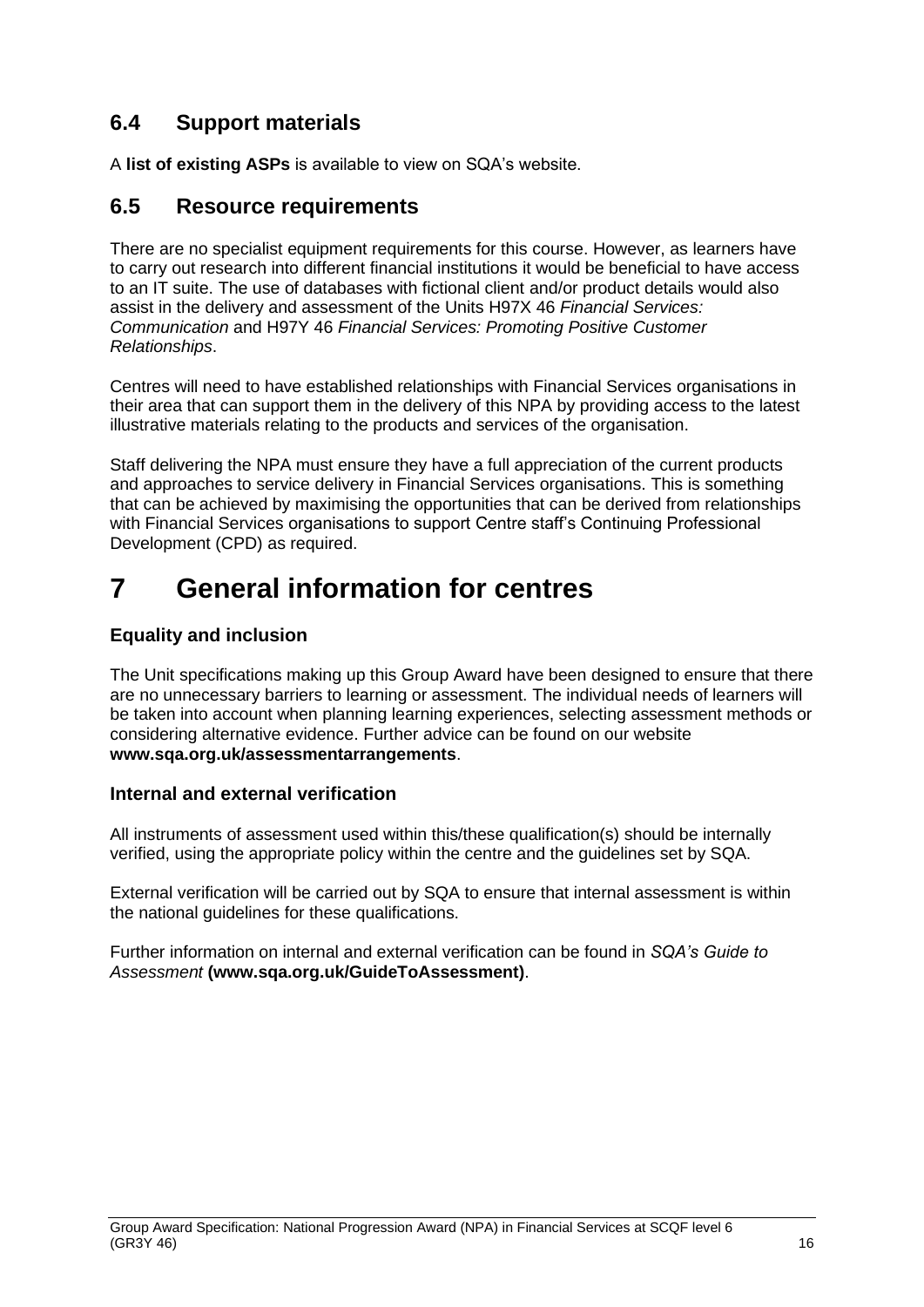## <span id="page-18-0"></span>**8 Glossary of terms**

**Embedded Core Skills:** is where the assessment evidence for the Unit also includes full evidence for complete Core Skill or Core Skill components. A learner successfully completing the Unit will be automatically certificated for the Core Skill. (This depends on the Unit having been successfully audited and validated for Core Skills certification.)

**Finish date:** The end of a Group Award's lapsing period is known as the finish date. After the finish date, the Group Award will no longer be live and the following applies:

- learners may not be entered for the Group Award
- the Group Award will continue to exist only as an archive record on the Awards Processing System (APS)

**Graded Unit:** Graded Units assess learners' ability to integrate what they have learned while working towards the Units of the Group Award. Their purpose is to add value to the Group Award, making it more than the sum of its parts, and to encourage learners to retain and adapt their skills and knowledge. (**Note to writer:** delete if not applicable to product type)

**Lapsing date:** When a Group Award is entered into its lapsing period, the following will apply:

- the Group Award will be deleted from the relevant catalogue
- the Group Award specification will remain until the qualification reaches its finish date at which point it will be removed from SQA's website and archived
- no new centres may be approved to offer the Group Award
- centres should only enter learners whom they expect to complete the Group Award during the defined lapsing period

**SQA credit value:** The credit value allocated to a Unit gives an indication of the contribution the Unit makes to an SQA Group Award. An SQA credit value of 1 given to an SQA Unit represents approximately 40 hours of programmed learning, teaching and assessment.

**SCQF:** The Scottish Credit and Qualification Framework (SCQF) provides the national common framework for describing all relevant programmes of learning and qualifications in Scotland. SCQF terminology is used throughout this guide to refer to credits and levels. For further information on the SCQF visit the SCQF website at **[www.scqf.org.uk](http://www.scqf.org.uk/)**.

**SCQF credit points:** SCQF credit points provide a means of describing and comparing the amount of learning that is required to complete a qualification at a given level of the Framework. One National Unit credit is equivalent to 6 SCQF credit points. One National Unit credit at Advanced Higher and one Higher National Unit credit (irrespective of level) is equivalent to 8 SCQF credit points.

**SCQF levels:** The level a qualification is assigned within the framework is an indication of how hard it is to achieve. The SCQF covers 12 levels of learning. HNCs and HNDs are available at SCQF levels 7 and 8 respectively. Higher National Units will normally be at levels 6–9 and Graded Units will be at level 7 and 8. National Qualification Group Awards are available at SCQF levels 2–6 and will normally be made up of National Units which are available from SCQF levels 2–7.

**Subject Unit:** Subject Units contain vocational/subject content and are designed to test a specific set of knowledge and skills.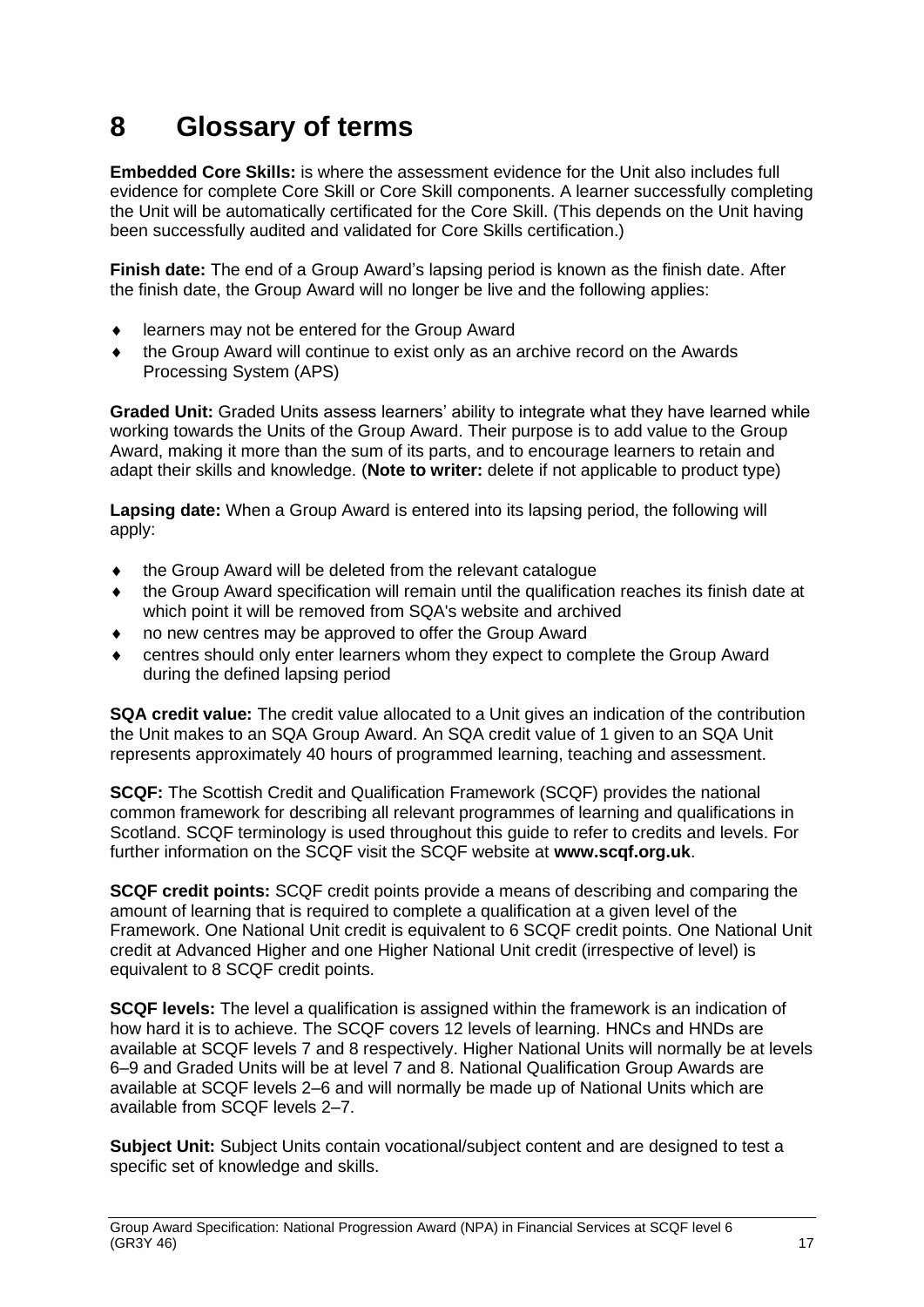**Signposted Core Skills:** refers to opportunities to develop Core Skills arise in learning and teaching but are not automatically certificated.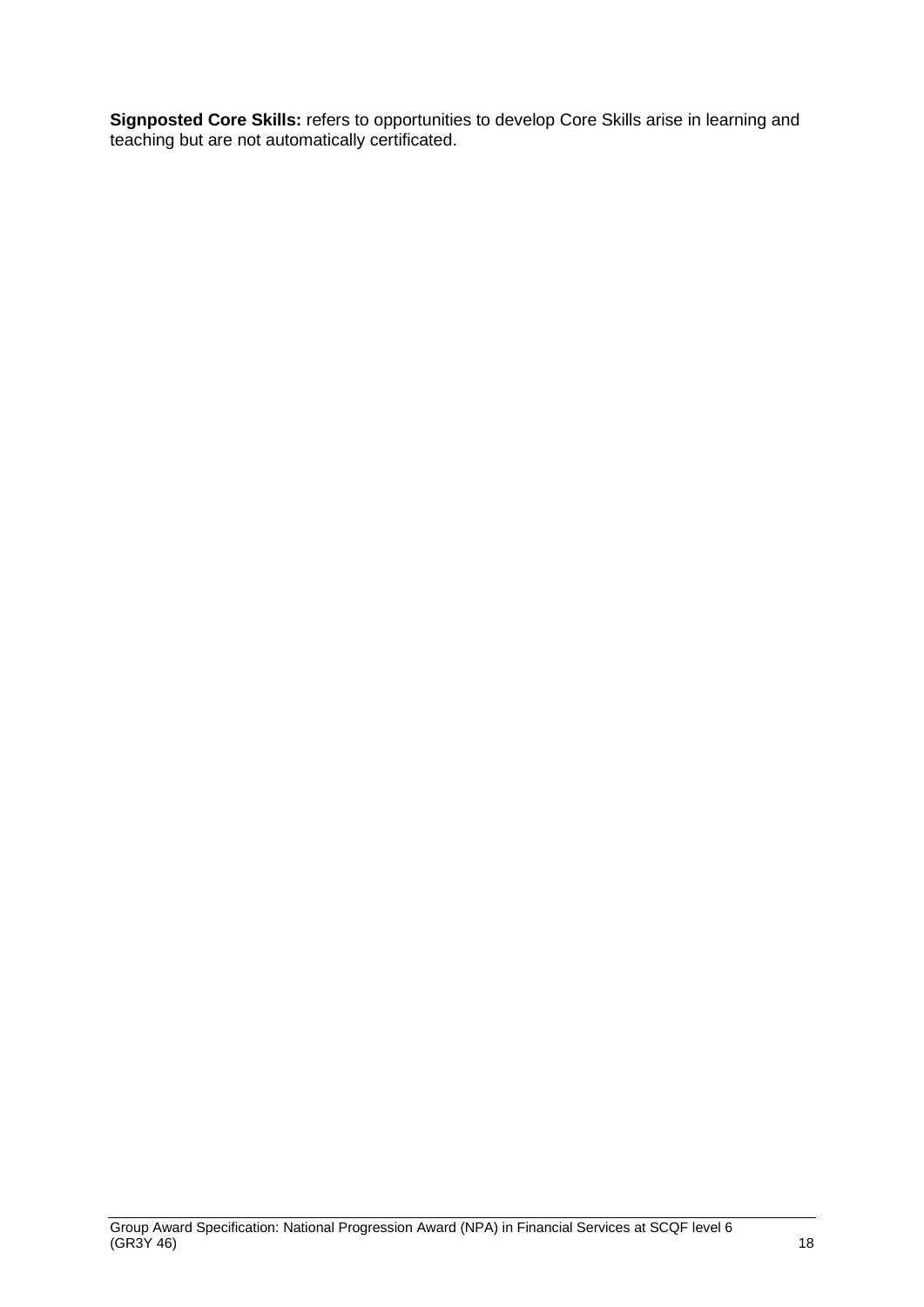## **History of changes**

It is anticipated that changes will take place during the life of the qualification and this section will record these changes. This document is the latest version and incorporates the changes summarised below. Centres are advised to check SQA's APS Navigator to confirm they are using the up to date qualification structure.

**NOTE:** Where a Unit is revised by another Unit:

- No new centres may be approved to offer the Unit which has been revised.
- Centres should only enter learners for the Unit which has been revised where they are expected to complete the Unit before its finish date.

| <b>Version</b><br><b>Number</b> | <b>Description</b> | <b>Date</b> |
|---------------------------------|--------------------|-------------|
|                                 |                    |             |
|                                 |                    |             |
|                                 |                    |             |
|                                 |                    |             |
|                                 |                    |             |
|                                 |                    |             |
|                                 |                    |             |
|                                 |                    |             |
|                                 |                    |             |
|                                 |                    |             |
|                                 |                    |             |
|                                 |                    |             |

## **Acknowledgement**

SQA acknowledges the valuable contribution that Scotland's colleges have made to the development of this qualification.